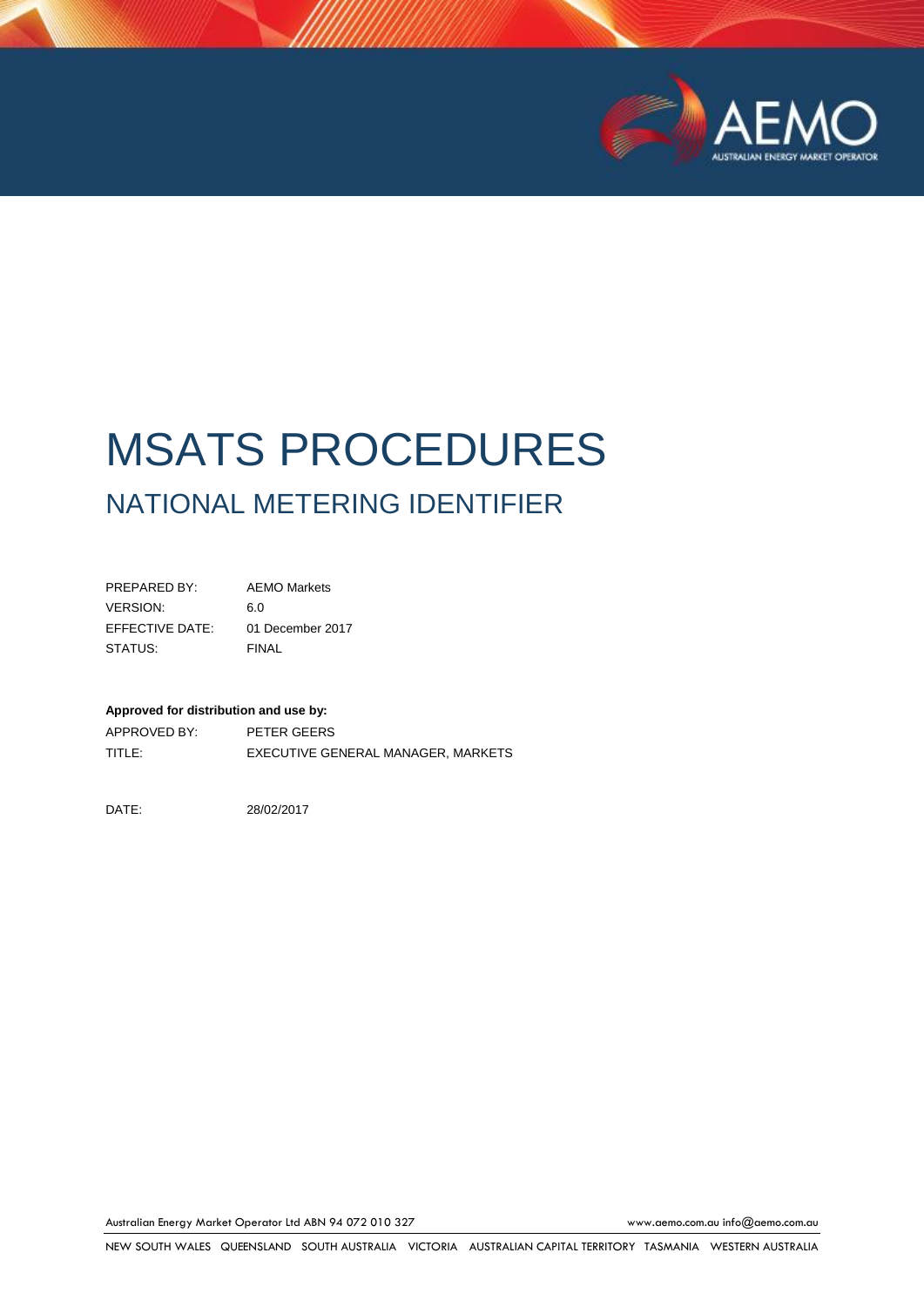# **VERSION RELEASE HISTORY**

| <b>Version</b> | <b>Effective Date</b> | <b>Summary of Changes</b>                                                                                                                                                                                                                                                    |
|----------------|-----------------------|------------------------------------------------------------------------------------------------------------------------------------------------------------------------------------------------------------------------------------------------------------------------------|
|                | 16/07/2006            | Added changes agreed as part of the CATS 2.4 MSATS Procedures: CATS Procedures Part 1<br>Principles and Obligations Version 2.4 that were missed from version 4. This includes the<br>removal of the zero first character row from the consumption energy Data Suffix table. |
|                |                       | Added Amps to the Volts row of Table 1. Updated diagrams to a consistent format.                                                                                                                                                                                             |
|                |                       | Added diagrams of twin element interval meters at sections 12.4 and 12.5. Removed diagram<br>of accumulation and interval metering at a site.                                                                                                                                |
|                |                       | Amendments to reflect changes developed as part of the Metrology Harmonisation project,<br>including the development of the NEM Metrology Procedure.                                                                                                                         |
|                |                       | Relocated version history.                                                                                                                                                                                                                                                   |
|                |                       | Minor typographical amendments and corrections.                                                                                                                                                                                                                              |
|                | August 2009           | Update to AEMO format                                                                                                                                                                                                                                                        |
| 6.0            | 01 Dec 2017           | Updated to incorporate changes resulting from:                                                                                                                                                                                                                               |
|                |                       | National Electricity Amendment (Expanding competition in metering and related<br>٠<br>services) Rule 2015. No.12;                                                                                                                                                            |
|                |                       | National Electricity Amendment (Embedded Networks) Rule 2015 No. 15; and<br>٠                                                                                                                                                                                                |
|                |                       | National Electricity Amendment (Meter Replacement Processes) Rule 2016 No. 2.                                                                                                                                                                                                |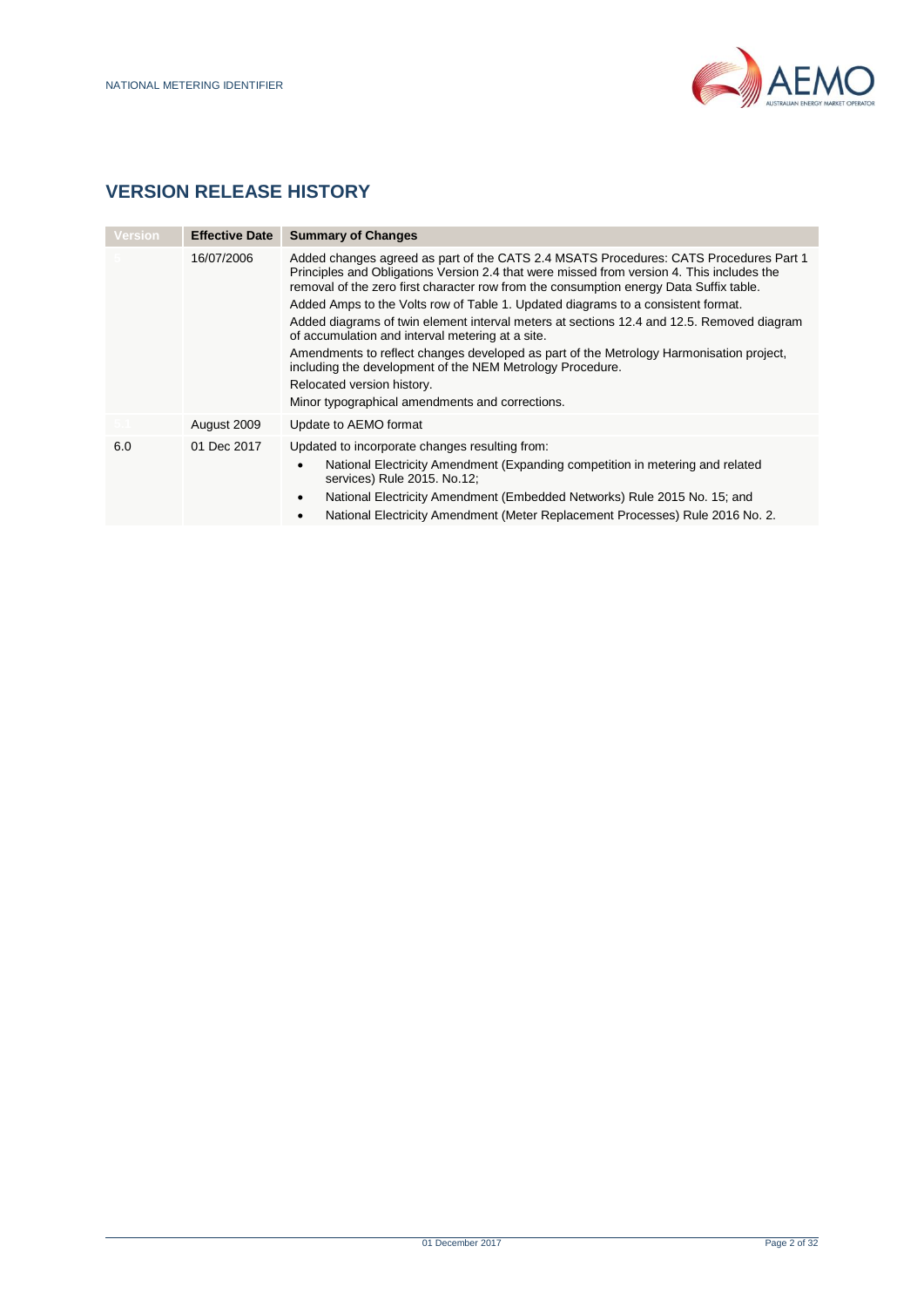

# **CONTENTS**

| 1.<br>1.1.<br>1.2.<br>1.3.         | <b>INTRODUCTION</b><br><b>Purpose and Scope</b><br>Definitions and Interpretation<br><b>Related AEMO Documents</b>                                                                                                           | 5<br>5<br>5<br>5           |
|------------------------------------|------------------------------------------------------------------------------------------------------------------------------------------------------------------------------------------------------------------------------|----------------------------|
| 2.<br>2.1.<br>2.2.<br>2.3.         | <b>ALLOCATION AND ISSUE OF NMIS</b><br>NMI Allocation by AEMO<br>Issue of NMIs by LNSPs and ENMs for Types 1-6 Metering Installations<br>Allocation of NMIs for Type 7 Metering Installations                                | 5<br>5<br>6<br>6           |
| 3.                                 | <b>NMI STRUCTURE</b>                                                                                                                                                                                                         | 7                          |
| 4.                                 | <b>NMI REGISTERS</b>                                                                                                                                                                                                         | 7                          |
| 5.                                 | <b>NMI CHECKSUM</b>                                                                                                                                                                                                          | 7                          |
| 6.<br>6.1.<br>6.2.                 | <b>DATASTREAM SUFFIX</b><br>General<br><b>Energy Direction Flows</b>                                                                                                                                                         | 8<br>8<br>8                |
| 7.<br>7.1.<br>7.2.                 | DATASTREAM SUFFIX FOR INTERVAL METERING DATA<br>Datastream Suffix for Accumulated Metering Data<br><b>Wholesale Connection Points</b>                                                                                        | 9<br>10<br>10              |
| 8.                                 | <b>CONNECTION POINTS WITH CHECK METERING</b>                                                                                                                                                                                 | 11                         |
| 9.<br>9.1.<br>9.2.<br>9.3.<br>9.4. | <b>NMI RULES</b><br><b>NMI Allocation and Verification</b><br><b>NMI Extinction</b><br>Utilisation of NMI for AEMO Data<br>Data Delivery to AEMO (MSATS System)                                                              | 11<br>11<br>12<br>12<br>12 |
|                                    | APPENDIX A. EXAMPLES OF NMI APPLICATION - INTERVAL METERING DATA                                                                                                                                                             | 13                         |
| A.1<br>A.2                         | One End User metered on the secondary side of transformer<br>One End User, multiple metered on the secondary side of transformer                                                                                             | 13<br>14                   |
| A.3<br>A.4<br>A.5                  | One End User, previously two tariff metering, e.g. general supply & off-peak on secondary<br>side of transformer<br>One End User, two controlled loads, one twin element meter<br>One End User, two twin element meters      | 14<br>15<br>15             |
| A.6                                | One End User, multiple meters on secondary side of multiple transformers in the same<br>substation building an LV switchboard in common switchroom                                                                           | 16                         |
| A.7                                | Three End Users, metered on secondary side of multiple transformers in the same substation<br>building                                                                                                                       | 16                         |
| A.8                                | One End User, two separate HV supplies to two separate substations, both metered on<br>secondary side of the transformers                                                                                                    | 17                         |
| A.9                                | One End User, two separate substations adjacent to each other or one single substation with<br>two separate transformers in a single substation, with a "normally open" point separating the<br>HV supplies into two sources | 18                         |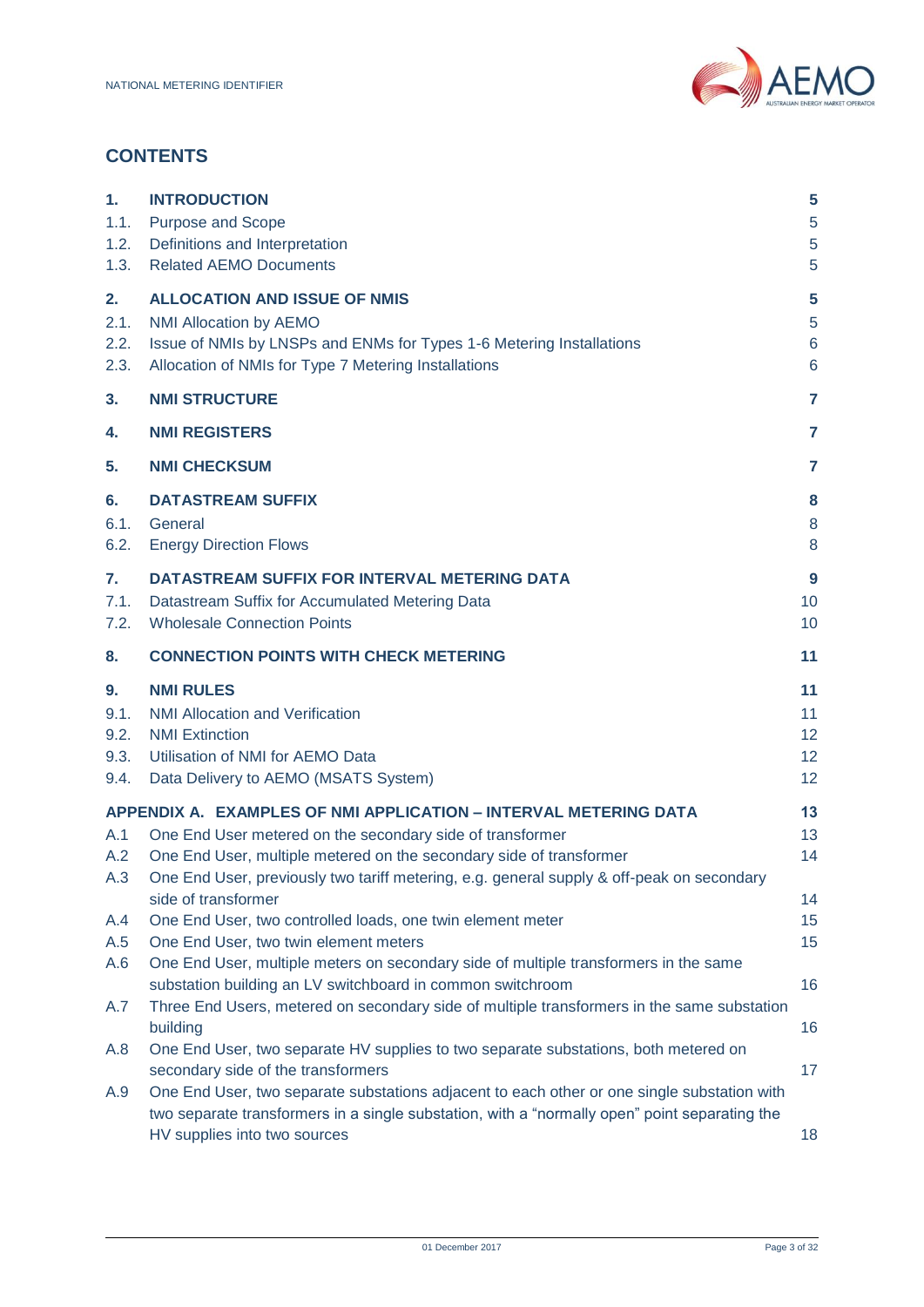|            | A.10 One End User, two separate substations adjacent to each other or one single substation with |    |
|------------|--------------------------------------------------------------------------------------------------|----|
|            | two separate transformers, with the HV supply originating from a single source                   | 18 |
|            | A.11 One End User, two separate substations not adjacent to each other but on same premises      | 19 |
|            | A.12 Multiple End Users, High rise building                                                      | 20 |
|            | A.13 One End User with multiple supply points                                                    | 21 |
|            | A.14 One End User with Standby Supply                                                            | 21 |
|            | A.15 One End User or Participant, Wholesale Metering at Transmission Node                        | 22 |
|            | A.16 One End User or Participant, Wholesale Metering at Transmission Node                        | 23 |
|            | A.17 One End User, Wholesale Metering at Transmission Node                                       | 23 |
|            | A.18 Street Lighting (Type 7 Metering Installation)                                              | 24 |
|            | APPENDIX B. EXAMPLES OF NMI APPLICATION - ACCUMULATED ENERGY DATA                                | 26 |
| B.1        | Single Meter with Single Datastream                                                              | 26 |
| B.2        | Two Meters each with Single Datastream                                                           |    |
|            |                                                                                                  | 26 |
| <b>B.3</b> | Two Meter Installation, One Meter Recording Consumption for a Controlled Load                    | 26 |
| B.4        | Three Datastream, One Meter with Single Measurement Element                                      | 27 |
| <b>B.5</b> | <b>Multi-function Meter</b>                                                                      | 27 |
| B.6        | <b>Two Multi-function Meters</b>                                                                 | 27 |
|            | APPENDIX C. SAMPLE JAVA CODE FOR NMI CHECKSUM                                                    | 29 |

# **TABLES**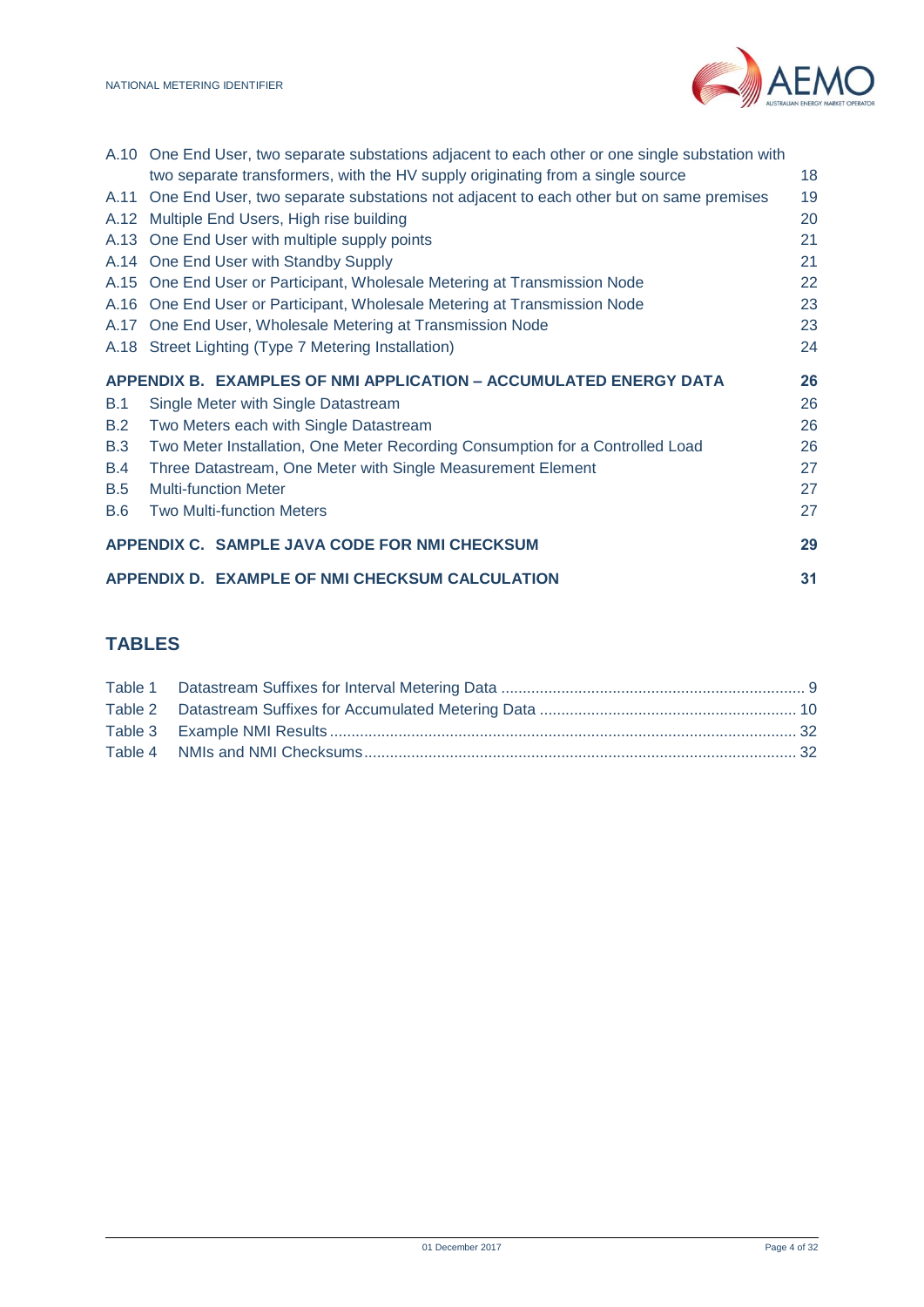

# <span id="page-4-0"></span>**1. INTRODUCTION**

# <span id="page-4-1"></span>**1.1. Purpose and Scope**

This National Metering Identifier Procedure (**Procedure**) is an MSATS Procedure. It sets out the structure for *NMIs* to be used in the *NEM,* details Datastreams for each category of *metering installation* and addresses the matters contemplated in clauses 7.8.2(d)(2), and 7.8.2(ea) (eb) & (ec) of the NER.

The successful operation of the *NEM* relies on:

- positive identification of *connection points*;
- a verifiable linkage between *connection points, NMI Standing Data* and *metering data*; and
- an audit trail for *metering data* collection and processing.

The *NMI* is a unique identifier for each *connection point*, an index against which other essential data can be managed. It is crucial to the accurate management of End User registration and transfer, c*onnection point* change control and data aggregation and transfer.

# <span id="page-4-2"></span>**1.2. Definitions and Interpretation**

The Retail Electricity Market Procedures – Glossary and Framework:

- (a) is incorporated into and forms part of this document; and
- (b) should be read with this Procedure.

## <span id="page-4-3"></span>**1.3. Related AEMO Documents**

| <b>Title</b>                                                     | Location                                                                                                                            |
|------------------------------------------------------------------|-------------------------------------------------------------------------------------------------------------------------------------|
| Retail Electricity Market Procedures - Glossary and<br>Framework | http://aemo.com.au/Electricity/National-Electricity-Market-<br>NEM/Retail-and-metering/Glossary-and-Framework                       |
| <b>MSATS Procedures</b>                                          | http://aemo.com.au/Electricity/National-Electricity-Market-<br>NEM/Retail-and-metering/Market-Settlement-and-Transfer-<br>Solutions |
| Metrology Procedure Part A                                       | http://aemo.com.au/Electricity/National-Electricity-Market-<br>NEM/Retail-and-metering                                              |
| NMI Allocation List                                              | http://aemo.com.au/-/media/Files/PDF/NMI-Allocation-List-<br>v8-December-2014.ashx                                                  |

# <span id="page-4-4"></span>**2. ALLOCATION AND ISSUE OF NMIS**

#### <span id="page-4-5"></span>**2.1. NMI Allocation by AEMO**

- (a) *NMIs* are allocated by AEMO for issue by LNSPs (for *connection points*) or ENMs (for *child connection points*) in accordance with this Procedure.
- (b) Blocks of available *NMIs* are allocated to LNSPs by AEMO in accordance with the NMI Allocation List.
- (c) Blocks of available *NMIs* are allocated and reserved for ENMs by AEMO.
- (d) An ENM must apply to AEMO for a *NMI* prior to assuming responsibility for a *child connection point.* AEMO will issue a *NMI* to the ENM for that *child connection point*.
- (e) AEMO may allocate blocks of *NMIs* to LNSPs and ENMs from any unused range.
- (f) The range 5 XXX XXX XXX has been reserved for use in the gas industry.
- (g) The range 9 XXX XXX XXX has been reserved as a "break-out" if it becomes necessary to move to an 11 character *NMI*.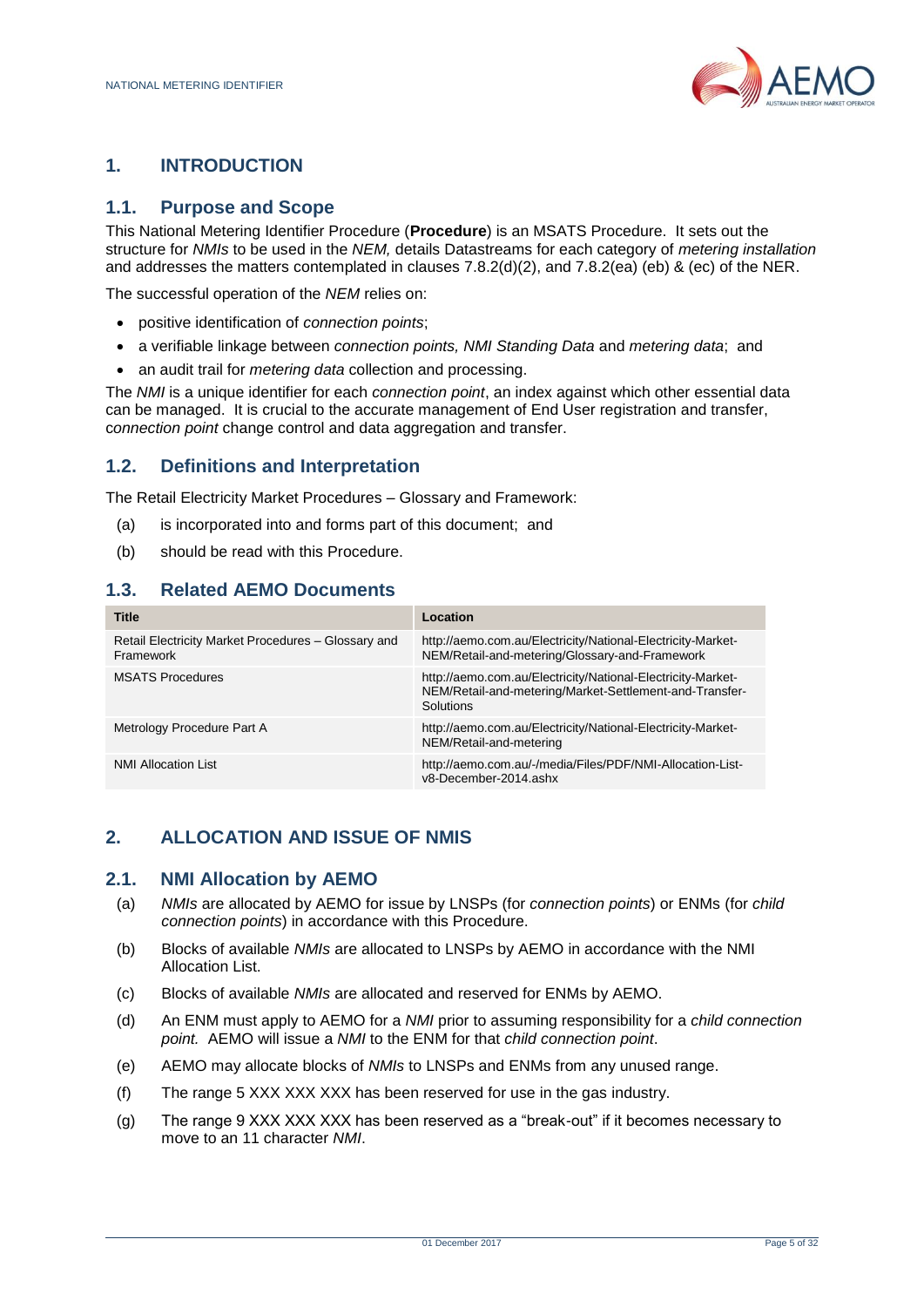

## <span id="page-5-0"></span>**2.2. Issue of NMIs by LNSPs and ENMs for Types 1-6 Metering Installations**

- (a) For each new *connection point* the FRMP must apply to the relevant LNSP for a *NMI* prior to assuming responsibility for the *connection point,* and the LNSP must issue a *NMI* to the FRMP for that c*onnection point* from the LNSP's allocated list.
- (b) For each new *child connection point* the FRMP must apply to the relevant ENM for a *NMI* prior to assuming responsibility for the *child connection point,* and the ENM must issue a *NMI* to the FRMP for that *child connection point* as provided by AEMO.
- (c) The LNSP or ENM (as applicable) must register the *NMI* for the *connection point* or *child connection point* (as applicable) in MSATS in accordance with the CATS and WIGS **Procedures**

## <span id="page-5-1"></span>**2.3. Allocation of NMIs for Type 7 Metering Installations**

Schedule 7.4 of the NER and the Metrology Procedure: Part B establish the framework for type 7 *metering installations*.

#### **2.3.1. Common Requirements across the NEM**

- (a) Each type 7 *metering installation* applies to a unique combination of FRMP, End User, TNI, DLF, and LNSP.
- (b) The *NMI* may contain different agreed Unmetered Device *loads* or Unmetered Device types. One *NMI* is required for each type 7 *metering installation*. Individual Unmetered Device *loads* may be added to and removed from the *NMI* without the need to change the *NMI*.
- (c) For each TNI there will be one or more *NMIs* representing municipal lighting *loads*, and several other *NMIs* representing the various utilities who have Unmetered Device *loads* in the geographic area serviced by the TNI.
- (d) New *NMIs* must only be created where one or more Unmetered Device *loads* with a unique and previously unregistered set of attributes (FRMP, End User, TNI, DLF, LNSP) are to be put into service.
- (e) A *NMI* may be abolished if the Unmetered Device *load* is removed (e.g. street turned into park, and lighting removed) or the Unmetered Device *load* is transferred to another *NMI*. (E.g. due to network re-arrangements).
- (f) A change of one attribute (FRMP, TNI, DLF, LNSP), or a change of End User, will not of its own require an abolition of the *NMI*.
- (g) The NER and Metrology Procedure: Part B provide for the allocation of *NMIs* to broad classes of Unmetered Device *connection points* provided that certain attributes required for *settlements* remain unique.

AEMO expects that each LNSP has a procedure for the allocation of *NMIs* for Unmetered Device supplies, which will be available for review by the Jurisdiction or AEMO on request.

- (h) A procedure for the allocation of *NMIs* for street and public lighting across a geographic area must include the following steps:
	- (i) Define the geographic area supplied from a *transmission* node.
	- (ii) Subdivide the Unmetered Device supplies within this geographic area according to End Users. If necessary, sub-divide these Unmetered Device supplies to take account of variations of DLF that apply across the area.
	- (iii) If necessary, subdivide these Unmetered Device supplies according to FRMP.
- (i) When considering materiality, the LNSP may allocate streetlights by geographic area, or postcode, or by some other available grouping where the majority of that Unmetered Device *load* is supplied from a single *transmission* node.
- (j) Where *distribution* feeders are commonly supplied from one *transmission* node, but are regularly moved to another *transmission* node for maintenance or seasonal reasons, the Unmetered Device *NMI* can be recorded in MSATS against the *transmission* node through which the majority of the *energy* is delivered. This approach is supported by the fact that the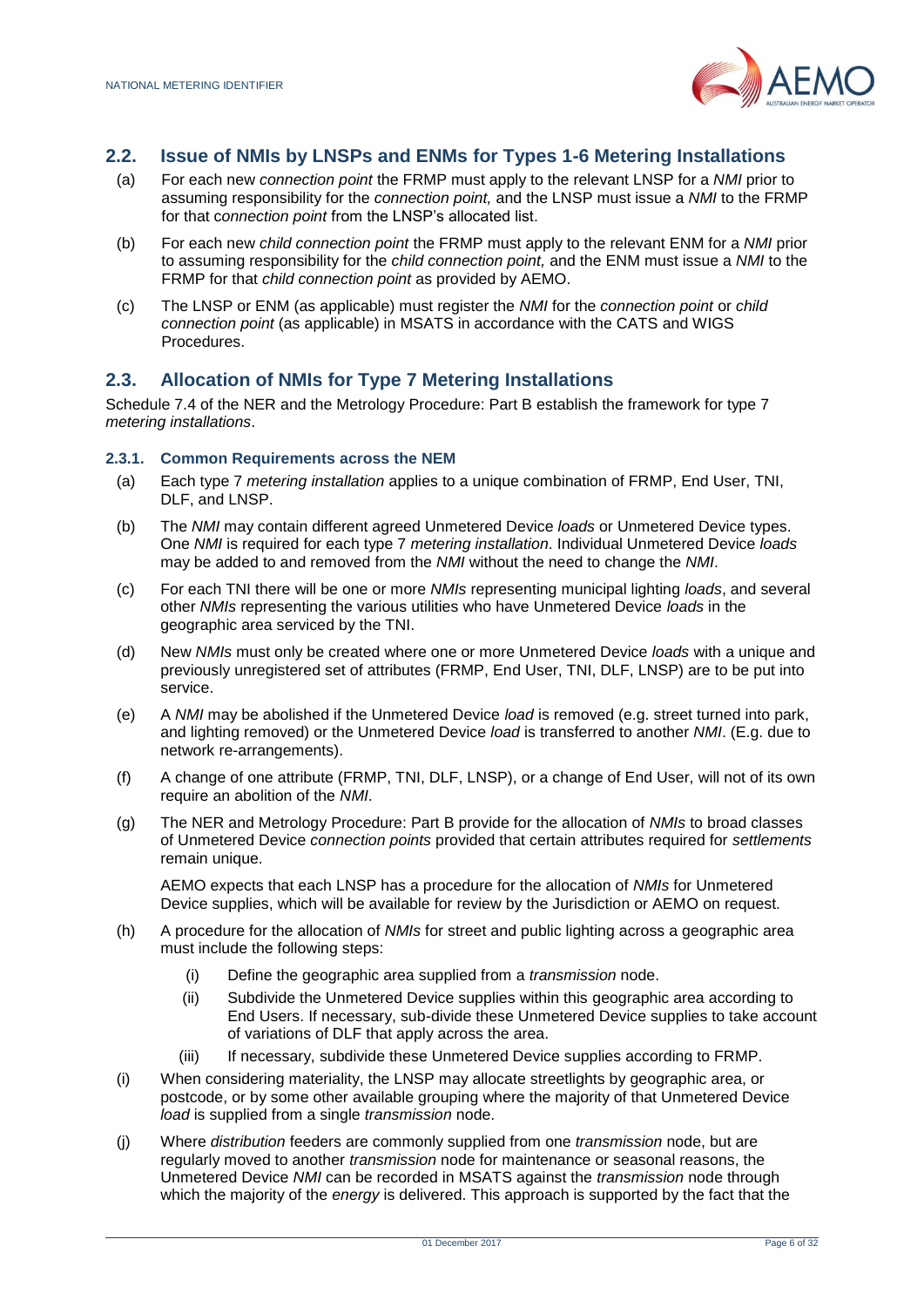

calculation of *marginal loss factors* takes account of seasonal flows at *transmission* nodes, and that the *marginal loss factors* for adjacent TNIs where *load* sharing is possible are unlikely to be significantly different.

## <span id="page-6-0"></span>**3. NMI STRUCTURE**

- (a) Generally, the *NMI* is an all numeric, ten (10) character identifier. The key attributes of a *NMI* are:
	- (i) The *NMI* must embody only numeric characters, except as explicitly provided in this Procedure, and must not contain spaces.
	- (ii) Where alphanumeric characters are allowed, the letters "O" and "I" are not permitted in order to avoid confusion with the numbers 0 and 1.
	- (iii) "W" is reserved as the fifth character of the allocated identifier for wholesale *transmission connection metering points* only. It may only be used if the *NMI* is allocated from an alphanumeric block.
	- (iv) Embedded characters or meanings must not be used in allocating *NMIs*.
- (b) The *NMI* may be used in conjunction with other identifiers or suffixes. These include:
	- (i) The NMI Checksum, a single numeral used to assist with data validation when the *NMI* is manually entered into a computer system.
	- (ii) The NMI Datastream suffix used to identify a particular Datastream associated with a *connection point*.
- (c) The base *NMI* is ten characters. In some circumstances the NMI Checksum is appended to the *NMI* to form an eleven-character *NMI*, or the two-character NMI Datastream suffix may be appended to form a twelve-character *NMI*. The NMI Checksum is not used with the Datastream suffix because the Datastream suffix is intended for use only with electronic data transfer.
- (d) All *NMIs* issued for *connection points* which become contestable after 1 January 2001 are required to be all numeric.
- (e) The all-numeric requirement applies to the basic ten character *NMI*, and not to other suffixes used with the identifier.
- (f) *Connection points* that were contestable prior to 1 January 2001 were allocated with an alphanumeric *NMI.*
- (g) TNSPs may continue to allocate alphanumeric *NMIs* from *NMI* blocks supplied to them prior to 1 January 2001. Wholesale *connection points* (LR = POOL) will continue to have alphanumeric *NMIs* issued.

# <span id="page-6-1"></span>**4. NMI REGISTERS**

LNSPs and ENMs must maintain a register of *NMIs* assigned by them to *connection points* or *child connection points*.

### <span id="page-6-2"></span>**5. NMI CHECKSUM**

- (a) To reduce the occurrence of incorrect transfers attributable to NMI data entry errors, a one digit NMI Checksum has been implemented.
- (b) Sample java code for an implementation of the NMI Checksum is provided in Appendix A. A general form of the algorithm used to create the NMI Checksum is:
	- (i) Double the ASCII value of alternate digits beginning with the right-most digit.
	- (ii) Add the individual digits comprising the products obtained in sub-paragraph (i) to each of the unaffected ASCII value digits in the original number.
	- (iii) Find the next highest multiple of 10.
	- (iv) The check digit is the value obtained in sub-paragraph (ii) subtracted from the value obtained in sub-paragraph (iii). If the result of this subtraction is 10, the check digit is 0.
- (c) **Appendix D** provides a worked example of the algorithm and a list of thirty *NMIs* with NMI Checksums calculated by the algorithm.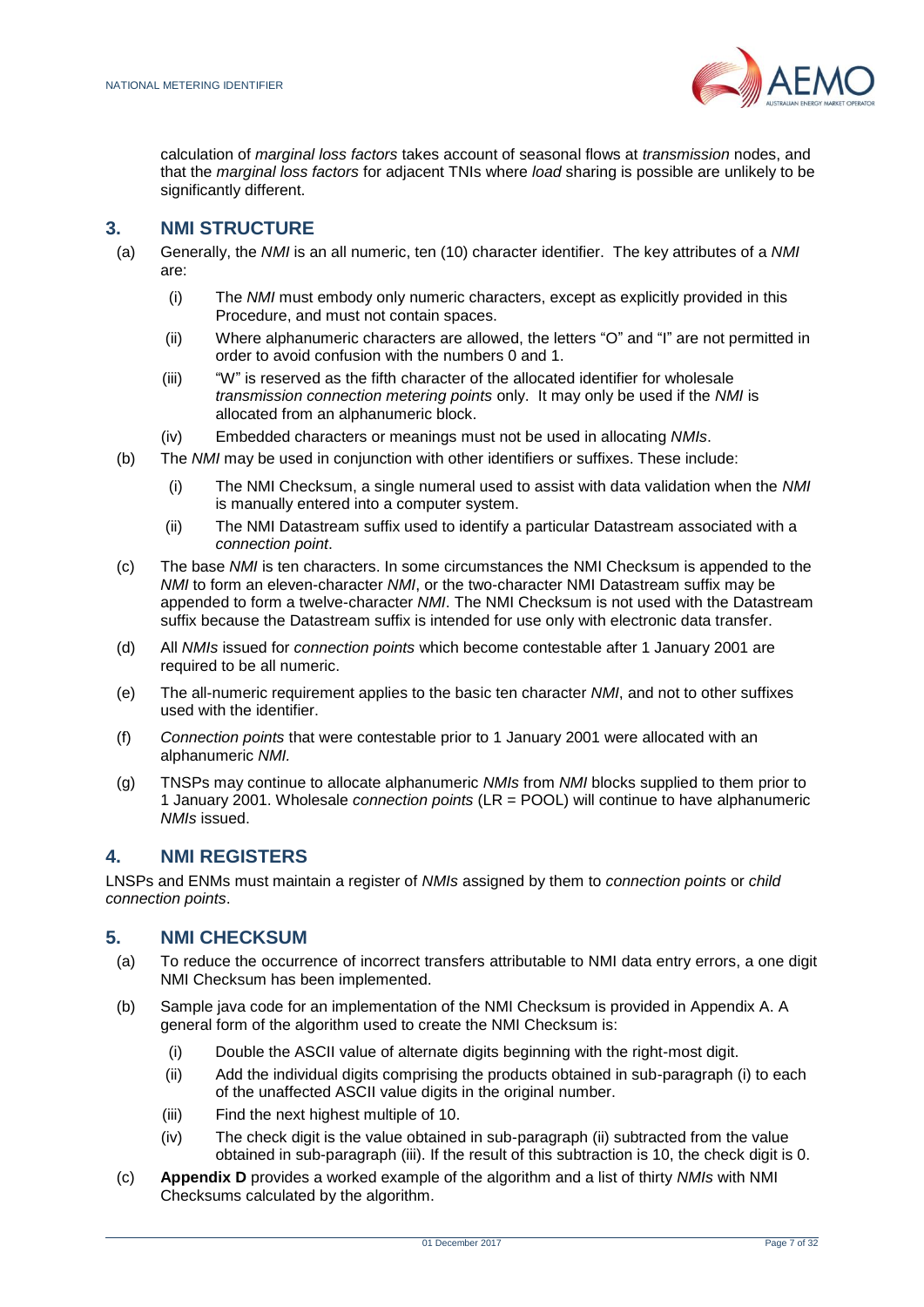

- (d) The NMI Checksum is always a numeric character.
- (e) The NMI Checksum is not mandatory when transferring NMI identified data electronically between Participants. It is focussed on applications where data entry occurs and there is a risk of character transposition, for example, from paper to electronic systems or through an interactive telephone service.
- (f) When publishing a *NMI* for End Users, the *NMI* will appear in its 11-character format, and the NMI Checksum will be the final character of the *NMI*.

# <span id="page-7-0"></span>**6. DATASTREAM SUFFIX**

#### <span id="page-7-1"></span>**6.1. General**

- (a) *Settlements* relies on the collection and delivery of large volumes of *metering data*. For any particular *connection point* there could be multiple *energy* measurement elements and data recorders with multiple channels. Accurate identification of Datastreams is essential. The Datastream suffix provides identification at the measurement element level for all Datastreams from the *connection point* identified by the *NMI*.
- (b) The Datastream suffix is a two-character identifier used in conjunction with a *NMI* to identify a particular Datastream. It allows differentiation of measurement quantities at a *metering point*, and differentiation of quantities between different measurement elements or registers at a *connection point*.
- (c) A twelve-character *NMI* identifies the *connection point* (first ten characters) and associated Datastream (Datastream suffix as the last two characters).
- (d) The Datastream suffix has retained alphanumeric characters, even when both characters are numerals, because an all numeric structure could not accommodate the variety of data types or number of *meters* that could be required for a *connection point*.
- (e) The Datastream suffix is only used between Participants, and is not used in conjunction with the NMI Checksum. The Datastream suffix allows Participants to identify data at a sub-*connection point* level and to identify the individual sources of *metering data* to maintain necessary audit trails.

#### <span id="page-7-2"></span>**6.2. Energy Direction Flows**

The following conventions are used in the *NEM*:

- (a) All flows are specified by reference to their direction to or from the *market*. Hence:
	- (i) All *energy* from the *market* is considered export (i.e. *energy* consumed by an End User is export) (**Export**).
	- (ii) All *energy* into the *market* is considered import (i.e. the *energy generated* into the *market* is import) (**Import**).
- (b) AEMO shall define the import and export *energy* flows for *interconnectors* on a case-by-case basis.
- (c) For the purposes of MSATS, 'Net' *energy* is derived as: Net = Export Import
	- (i) Hence, the net *energy* for *generation* is negative (in a net quantity) and an End User's *energy* is positive (in a net quantity).
	- (ii) For Accumulation Meter Datastreams, this means that the *energy* values for import (*generation*) must be negative in the MDM Data File.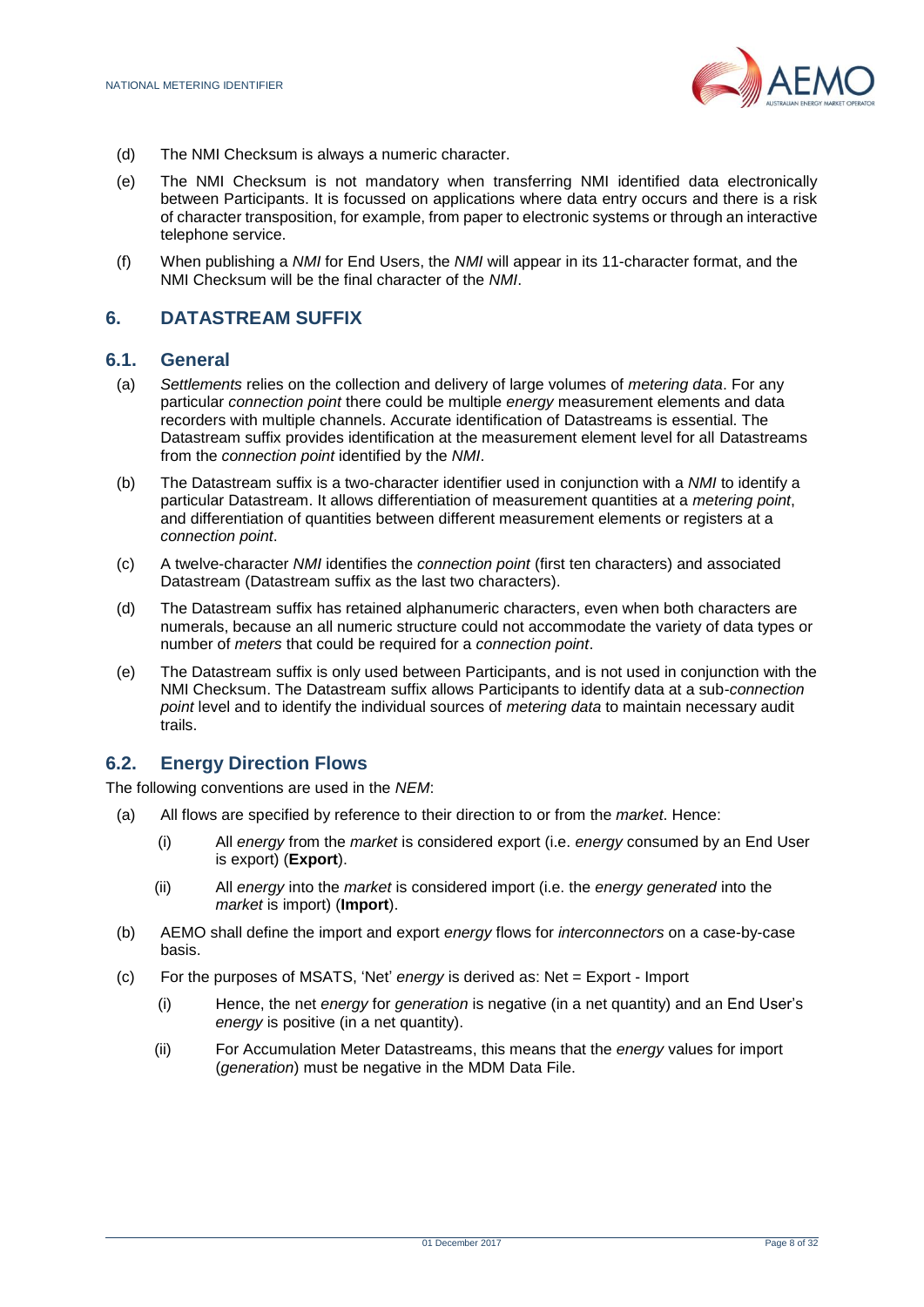



The same convention is used for kvarh, i.e.:

kvarh supplied to an End User are export kvarh; and

<span id="page-8-0"></span>kvarh received from an End User are import kvarhs.

# **7. DATASTREAM SUFFIX FOR INTERVAL METERING DATA**

- (a) *Interval metering data* may be sourced from *metering installations* type 1 to 5 or 7. *Metering data* from a type 6 *metering installation* that has been transformed through a profiling algorithm into TIs is also identified as *interval metering data*.
- (b) *Interval metering data* is identified in the Datastream suffix by a first character that is alpha [A to H, J to N, P to Z].
- (c) Identifiers in the 'Master' column in Table 1 are those normally used in the *NEM*. Where a *check meter* is required (type 1 & 2 *metering installations*), identifiers from the 'Check' column are used for the *check meter*. Where the data from the 'Master' and 'Check' *metering installations* has been averaged in accordance with the NER, the 'Ave' column identifiers are used. Where only the difference between import and export is required, the 'Net' column identifiers are used.

Net Data Will Be Accepted. Net is  $N = (E-B)$ .

|                     | <b>First character</b> |               |              |            | <b>Second character</b>                                                     |  |
|---------------------|------------------------|---------------|--------------|------------|-----------------------------------------------------------------------------|--|
|                     | Ave                    | <b>Master</b> | <b>Check</b> | <b>Net</b> |                                                                             |  |
| <b>IMPORT kWh</b>   | A                      | B             | C            | N          | Meter numbers or measuring<br>elements are to be 1-9 then A-<br>H, J-N, P-Z |  |
| <b>EXPORT kWh</b>   | D                      | E             | F            |            |                                                                             |  |
| <b>IMPORT</b> kvarh | J                      | K             |              | $\times$   |                                                                             |  |
| <b>EXPORT kvarh</b> | P                      | $\Omega$      | R            |            |                                                                             |  |
| <b>KVAh</b>         | S                      | т             | U            |            |                                                                             |  |
| Power Factor pF     |                        | G             |              |            |                                                                             |  |

#### <span id="page-8-1"></span>**Table 1 Datastream Suffixes for Interval Metering Data**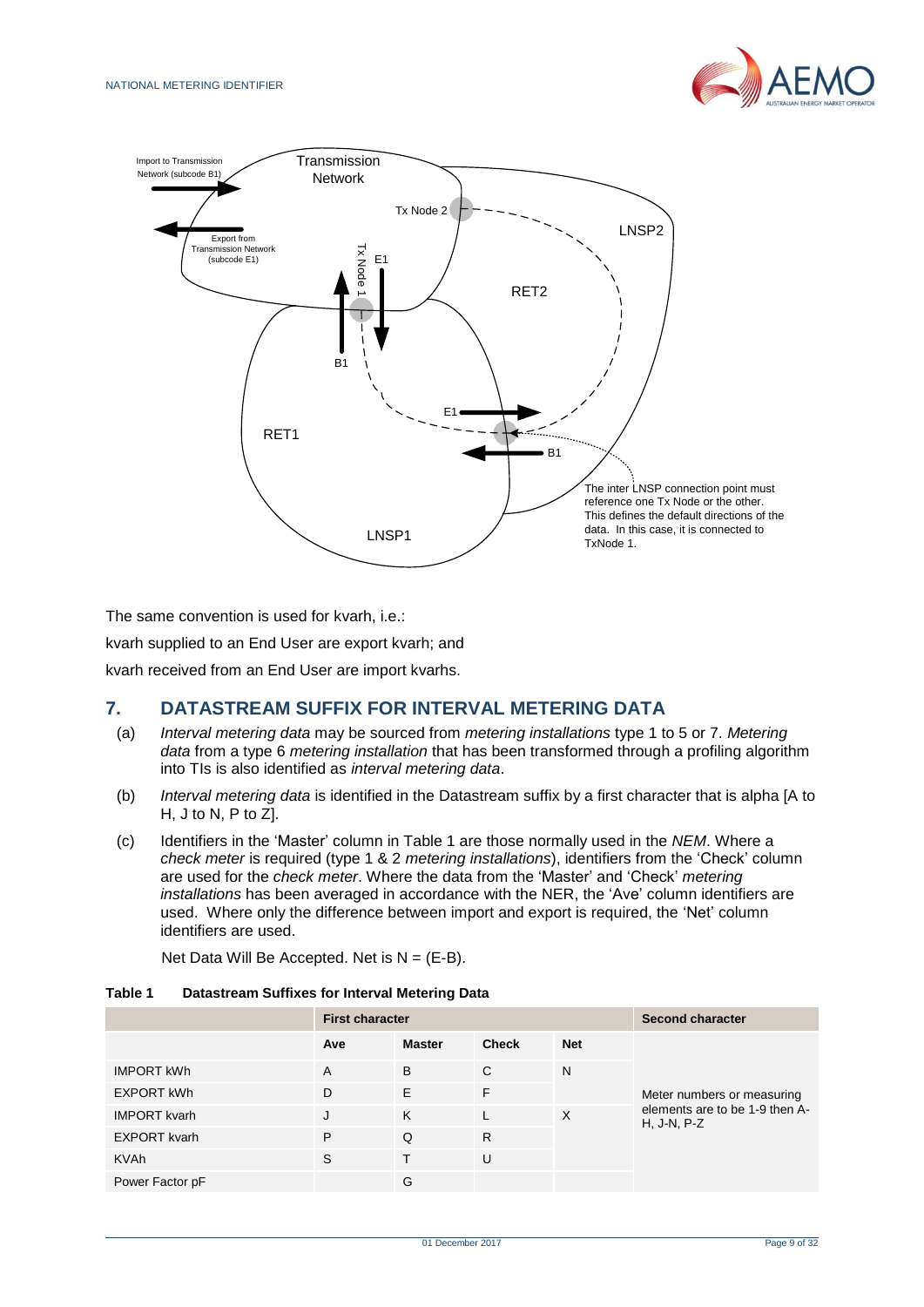

|                                     | <b>First character</b> |   |   | <b>Second character</b> |  |
|-------------------------------------|------------------------|---|---|-------------------------|--|
| Q Metering Qh                       |                        | н |   |                         |  |
| Par Metering parh                   |                        | м | W |                         |  |
| VOLTS (or $V^2h$ ) or Amps $(A^2h)$ |                        |   |   |                         |  |

- (d) Where a *meter* has multiple measurement elements, the convention for the population of the second character of the Datastream Suffix is:
	- (i) Increment the second character by one if the first character is the same. For example, use E1 and E2 if both elements are export kWh, and B1 and B2 if they are both import kWh.
	- (ii) Use the same second character if the first character is different. For example, use E1 and B1 if they are export kWh and import kWh respectively.

#### Examples:

2727000011 E2 relates to Export kWh data from either meter no.2 (single element) or element 2 of meter no.1 (twin element) pertaining to the *connection point* with the *NMI* of 2727000011. Refer 11.4 and 11.5 for diagrammatic examples.

TTTTW00015 B1 relates to Import kWh *interval metering data* from meter no.1 pertaining to a wholesale *connection point* with the *NMI* of TTTTW00015.

#### <span id="page-9-0"></span>**7.1. Datastream Suffix for Accumulated Metering Data**

- (a) If the first character of the Datastream suffix is numeric [1 to 9] the attached data is *accumulated metering data* from a type 6 *metering installation*.
- <span id="page-9-2"></span>(b) The Datastreams identified by characters 1 to 6 are active energy (kWh). Datastreams identified with 7, 8, or 9 are as defined by the LNSP or the ENM (as applicable).

| <b>First Character</b> |                                    | <b>Second Character</b>                         |
|------------------------|------------------------------------|-------------------------------------------------|
| 1                      | <b>First Datastream</b>            | Meter numbers are to be 1-9 then A-H, J-N, P-Z. |
| 2                      | Second Datastream                  |                                                 |
| 3                      | <b>Third Datastream</b>            |                                                 |
| $\overline{4}$         | First controlled load Datastream   |                                                 |
| 5                      | Second controlled load Datastream  |                                                 |
| 6                      | Third controlled load Datastream   |                                                 |
| $\overline{7}$         | First LNSP/ENM defined Datastream  |                                                 |
| 8                      | Second LNSP/ENM defined Datastream |                                                 |
| 9                      | Third LNSP/ENM defined Datastream  |                                                 |

#### **Table 2 Datastream Suffixes for Accumulated Metering Data**

#### Examples:

8877886644 1A relates to consumption energy data from meter A (the 10<sup>th</sup> meter at the *metering installation*), register 1 applicable to a *connection point* with the *NMI* of 8877886644.

8866448877 43 relates to consumption energy data from a controlled circuit register in the 3rd meter at the installation, the data pertaining to a *connection point* with the *NMI* of 8866448877.

#### <span id="page-9-1"></span>**7.2. Wholesale Connection Points**

- (a) A wholesale *connection point* is a *connection point* where:
	- $LR = POOL*$  (where the "\*" is a wildcard for the region)
- (b) For a wholesale *connection point* a *NMI* must be assigned to each individual physical or logical metering point that contributes to the wholesale *connection point*. This requirement is to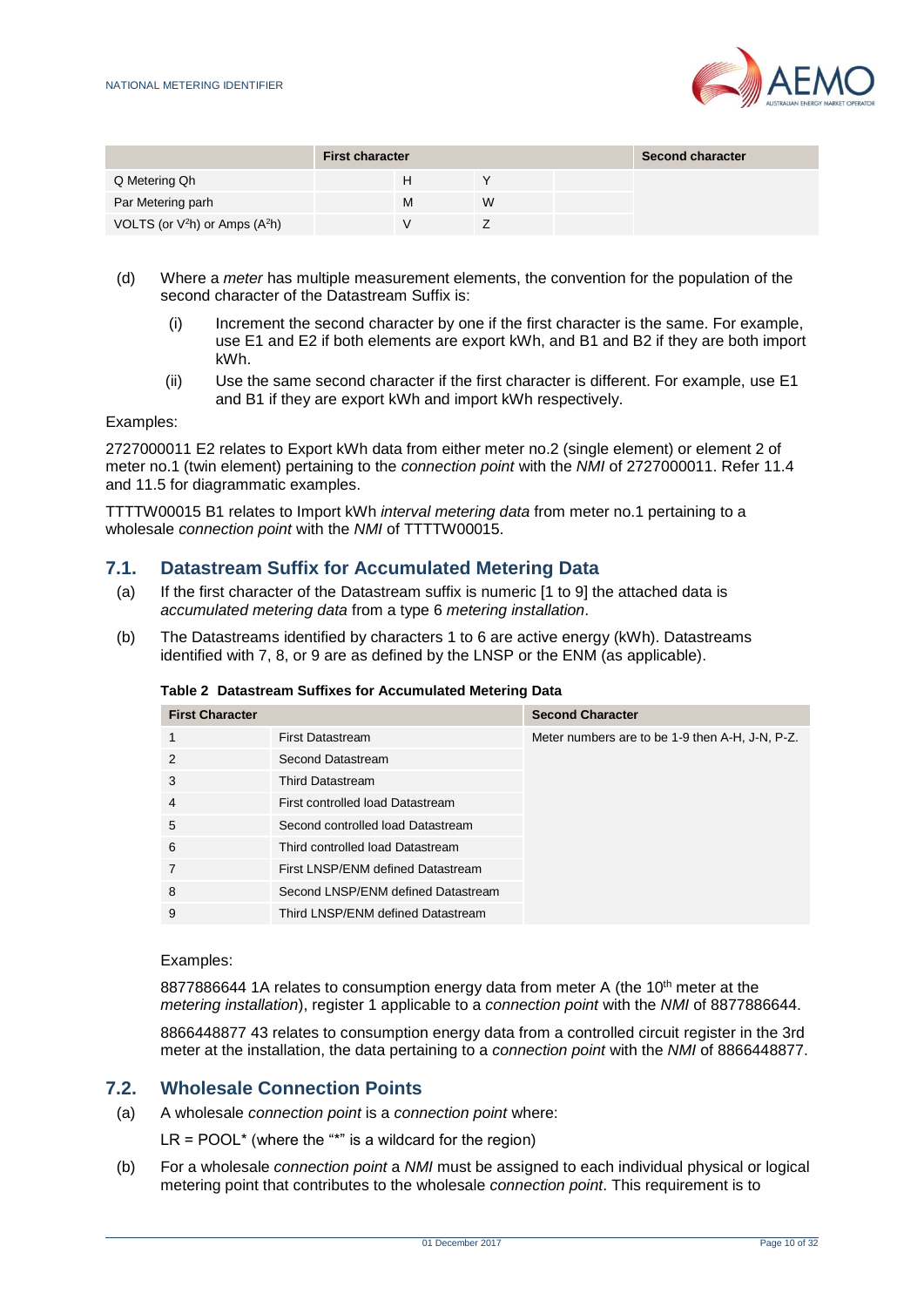

facilitate a drill down to Datastreams where AEMO is obliged to audit or otherwise investigate *energy* flows for a wholesale *connection point*.

- (c) AEMO assigns the *NMIs* for *regulated interconnectors*.
- (d) When the *metering point* doesn't align with the physical *connection point*, the *NMI* for the *connection point* is used to identify a logical *metering point*. Each *metering point* that contributes to the logical *metering point* must be assigned a separate *NMI*. The TNSP is responsible for determining the algorithm used to relate the logical *metering point* for a physical connection to the *metering point(s)* that contribute data for the physical connection.
- (e) Any Participant intending to apply a logical *meter* to a *connection point* must contact AEMO's Registration Desk to seek approval prior to entering any data into MSATS.

## <span id="page-10-0"></span>**8. CONNECTION POINTS WITH CHECK METERING**

- (a) For *connection points* with a type 1 *metering installation*, the *NMI* must be assigned to every averaged *energy* flow pertaining to each *connection point*.
- (b) A type 1 *metering installation* requires a duplication of metering, voltage and current sources in accordance with the NER. The Datastreams from one *metering installation* are designated 'Master' and from the other *metering installation* are designated 'Check'. 1
- (c) When both Datastreams are from measurement systems of identical accuracy standards, the NER require that the *energy* Datastream submitted for *settlements* be the average of the values from the master *meter* and *check meters*. In this case the Datastream suffixes will have an initial character A (import) or D (export) or N (net).
- (d) If the *check meter* is of a lower accuracy standard than the *metering installation*, only the 'Master'<sup>1</sup> Datastream is submitted, in which case the Datastream suffixes will have an initial character B (import) or E (export) or N (net).
- (e) The NER requires that a type 2 *metering installation* has partial *check metering*. The obligations for partial *check metering* can be met by a *check meter*, in which case the Datastreams will be identified as for a type 1 *metering installation*.
- (f) Alternatively, the arrangement of a partial *check metering* may be as agreed between AEMO and the MC. In a partial *check metering* scheme each Datastream used needs to be separately identified. It is possible that a number of *NMIs* will be used in a partial *check metering* scheme to identify logical metering points, and a particular meter and instrument transformer combination may be a component of more than one partial *check meter*. The actual arrangements will be part of the scheme submitted by the MC to AEMO for approval.

### <span id="page-10-1"></span>**9. NMI RULES**

### <span id="page-10-2"></span>**9.1. NMI Allocation and Verification**

- (a) All *NMIs* must be allocated to End User *connection points* by LNSPs or ENMs (as applicable) and:
	- (i) The LNSP must verify that the *NMI* is correctly associated with the TNI in MSATS.
	- (ii) The ENM must verify that the *NMI* is correctly associated with the correct *embedded network* and Parent NMI, and have the same TNI Code as the Parent NMI in MSATS.
- (b) When an *Embedded Generator* registers as a *Market Generator* and AEMO determines that a *virtual transmission node* is required for the *Embedded Generator*, AEMO will provide an appropriate TNI to the LNSP and the LNSP must assign this TNI to the *Embedded Generator connection point*.
- (c) When a *Generator* with one or more *generating units* within an *embedded network* registers as a *Market Generator* in respect of those *generating units* and AEMO determines that a *virtual*

l

<sup>1</sup> Refer to Table 1.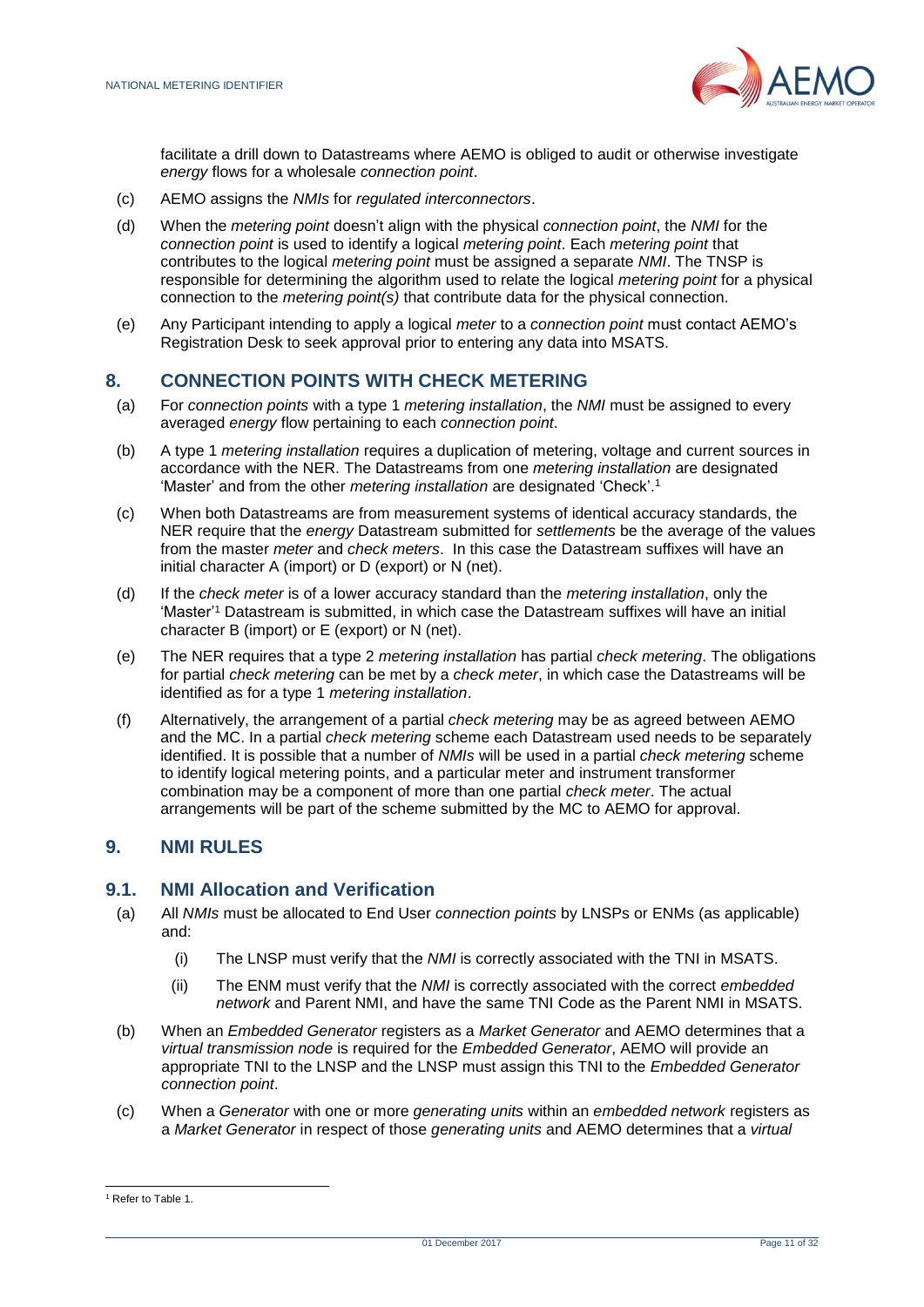

*transmission node* is required for those *generating units*, AEMO will provide the appropriate TNI to the ENM and the ENM must assign this TNI to the *Generator* Child NMIs.

## <span id="page-11-0"></span>**9.2. NMI Extinction**

- (a) A *NMI* must be recorded as extinct in the *metering register* only when:
	- (i) a *connection point* is abolished;
	- (ii) the *connection point* changes from the LV to the HV side of the service *transformer*;
	- (iii) a *child connection point* becomes directly connected to the LNSP's *network;*
	- (iv) a *connection point* directly connected to the LNSP's *network becomes* an off-*market embedded network* connection*;*
	- (v) a *connection point* directly connected to the LNSP's *network becomes a child connection point;* or
	- (vi) the physical location of a *connection point* changes.
- (b) The only circumstance where a *NMI* may be re-used is when a *NMI* allocated to a builder's temporary *supply* is used for the permanent *supply* once construction is completed, provided:
	- (i) the final *supply* arrangements have the same effective *connection* arrangement to the local *network*; and
	- (ii) the temporary *supply* is abolished when the permanent *supply connection* is energised.
- (c) Subject to section 9.2(a) and (b), a *NMI* must not be recorded as extinct on the *metering register* for any of the following reasons:
	- (i) a change of End User;
	- (ii) a reconstruction of the End User *supply* connection (e.g. overhead moving to underground) in which the two services are not concurrently operational;
	- (iii) a consolidation of *meters* (e.g. 3 *meters*  $\rightarrow$  2 *meters*) or a relocation of the *meter* enclosure without changes being made to the location of the measurement *transformers;*
	- (iv) changes to Participant IT systems, including ENM and LNSP *NMI* allocation systems;
	- (v) changes to Network Tariffs;
	- (vi) changes to LNSP *network* boundaries; and
	- (vii) changes to the identity of the ENM.

### <span id="page-11-1"></span>**9.3. Utilisation of NMI for AEMO Data**

### <span id="page-11-2"></span>**9.4. Data Delivery to AEMO (MSATS System)**

- (a) *Metering data* is always provided on an individual *NMI* Datastream basis.
- (b) *Interval metering data* is always provided as net *energy* flow to MSATS.<sup>2</sup>

l

<sup>2</sup> See section 6.1 for details of the conventions for the direction of *energy* flows.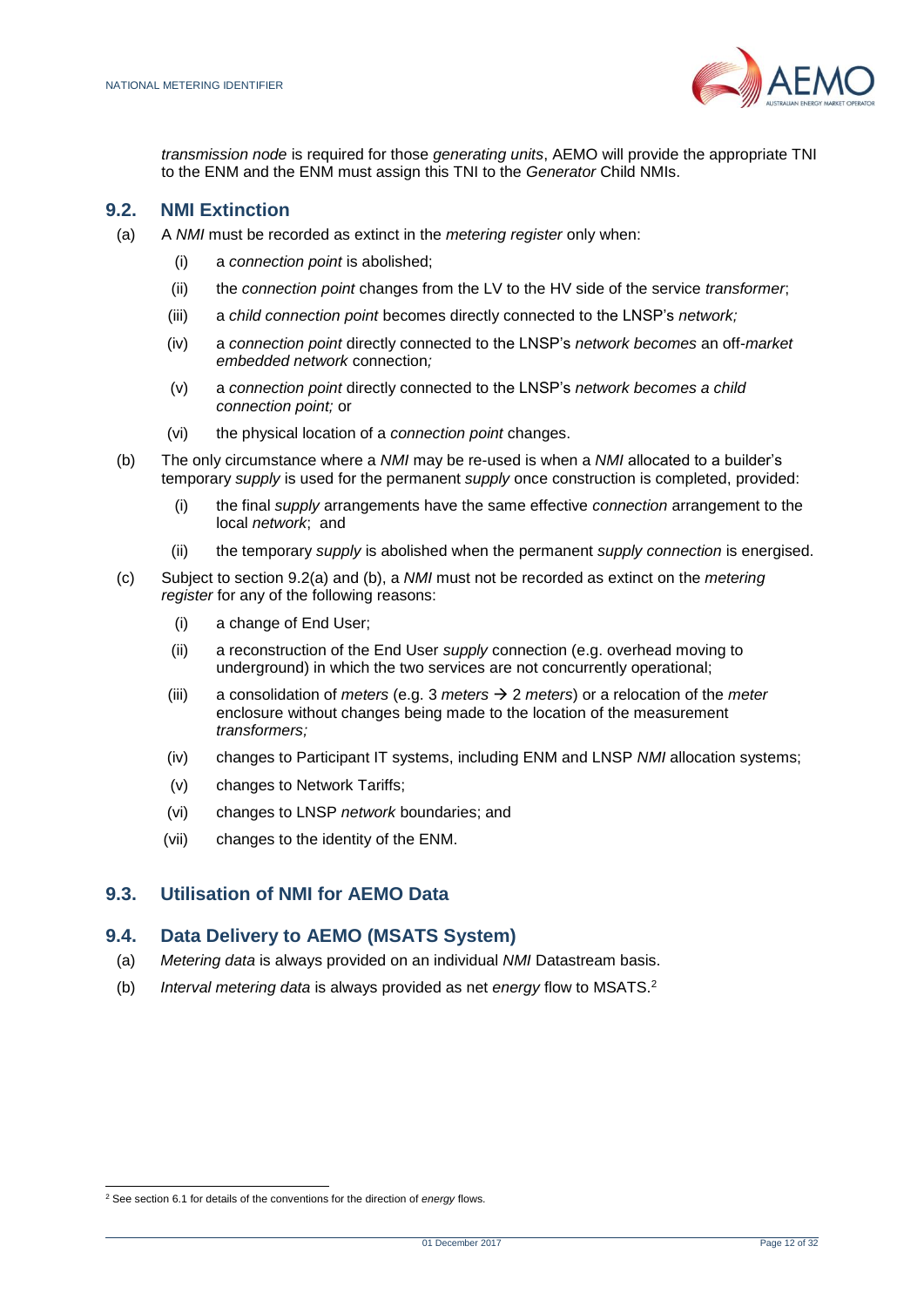

# <span id="page-12-0"></span>**APPENDIX A. EXAMPLES OF NMI APPLICATION – INTERVAL METERING DATA**

Key to symbols used in Appendix A and Appendix B:



Circuit breaker

# <span id="page-12-1"></span>**A.1 One End User metered on the secondary side of transformer**

- One *connection point*
- One End User
- One *meter*/measurement element
- One *NMI*



- Allocated NMI: 2424242424
- Identity of interrogated *metering data*: 2424242424 E1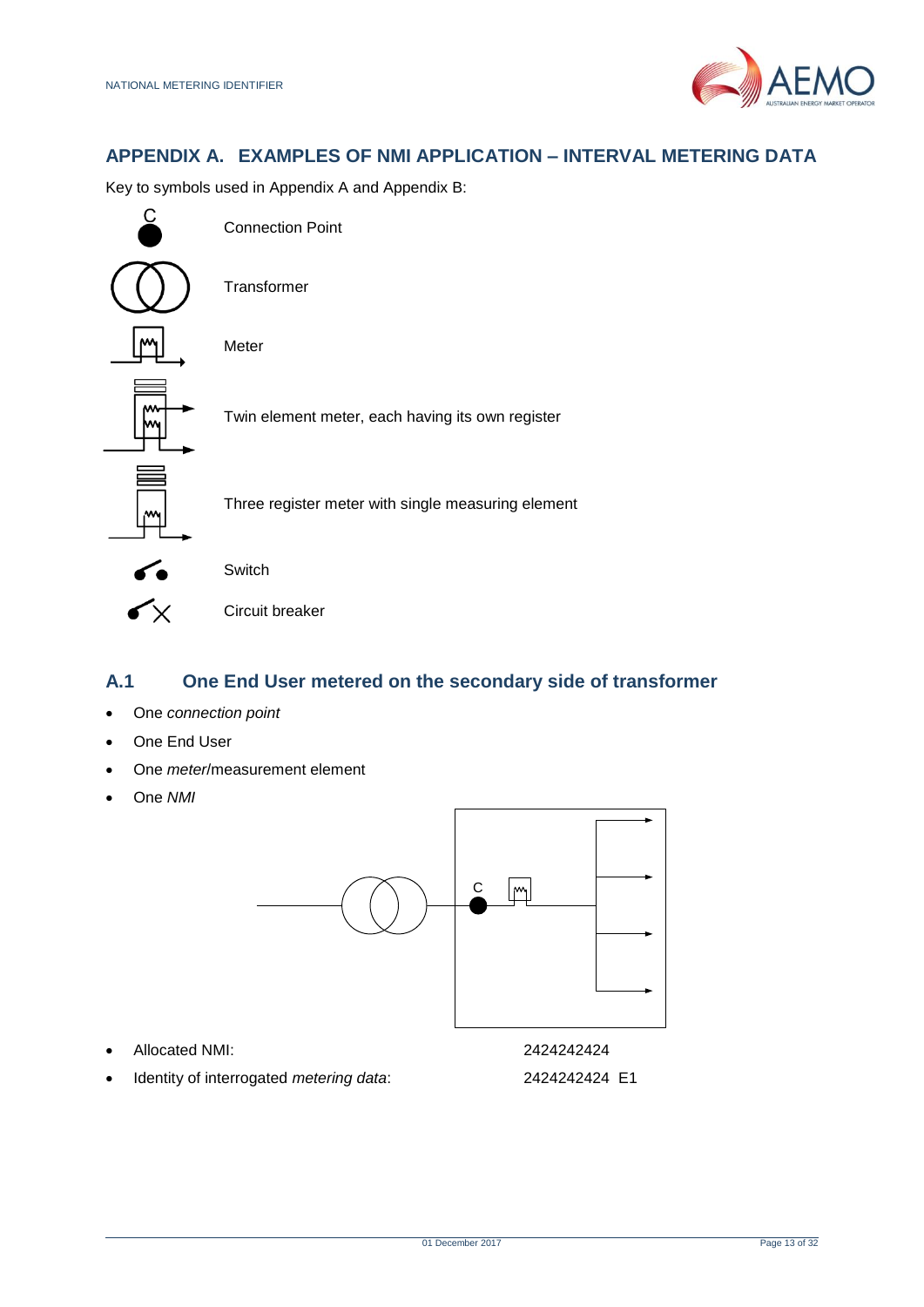

# <span id="page-13-0"></span>**A.2 One End User, multiple metered on the secondary side of transformer**

- One *connection point*
- One End User
- Four *meters*/measurement elements
- One *NMI*



- Allocated *NMI*: 3131313131
- Identity of individual interrogated *metering data*:

| .             |    |
|---------------|----|
| 3131313131 E1 |    |
| 3131313131    | F2 |
| 3131313131    | E3 |
| 3131313131    | F4 |

# <span id="page-13-1"></span>**A.3 One End User, previously two tariff metering, e.g. general supply & offpeak on secondary side of transformer**

- One *connection point*
- One End User
- Two *meters*/measurement elements
- One *meter* with a load control device
- One *NMI*



- Allocated *NMI*: 5656565656
- Identity of individual interrogated *metering data*: 5656565656 E1

5656565656 E2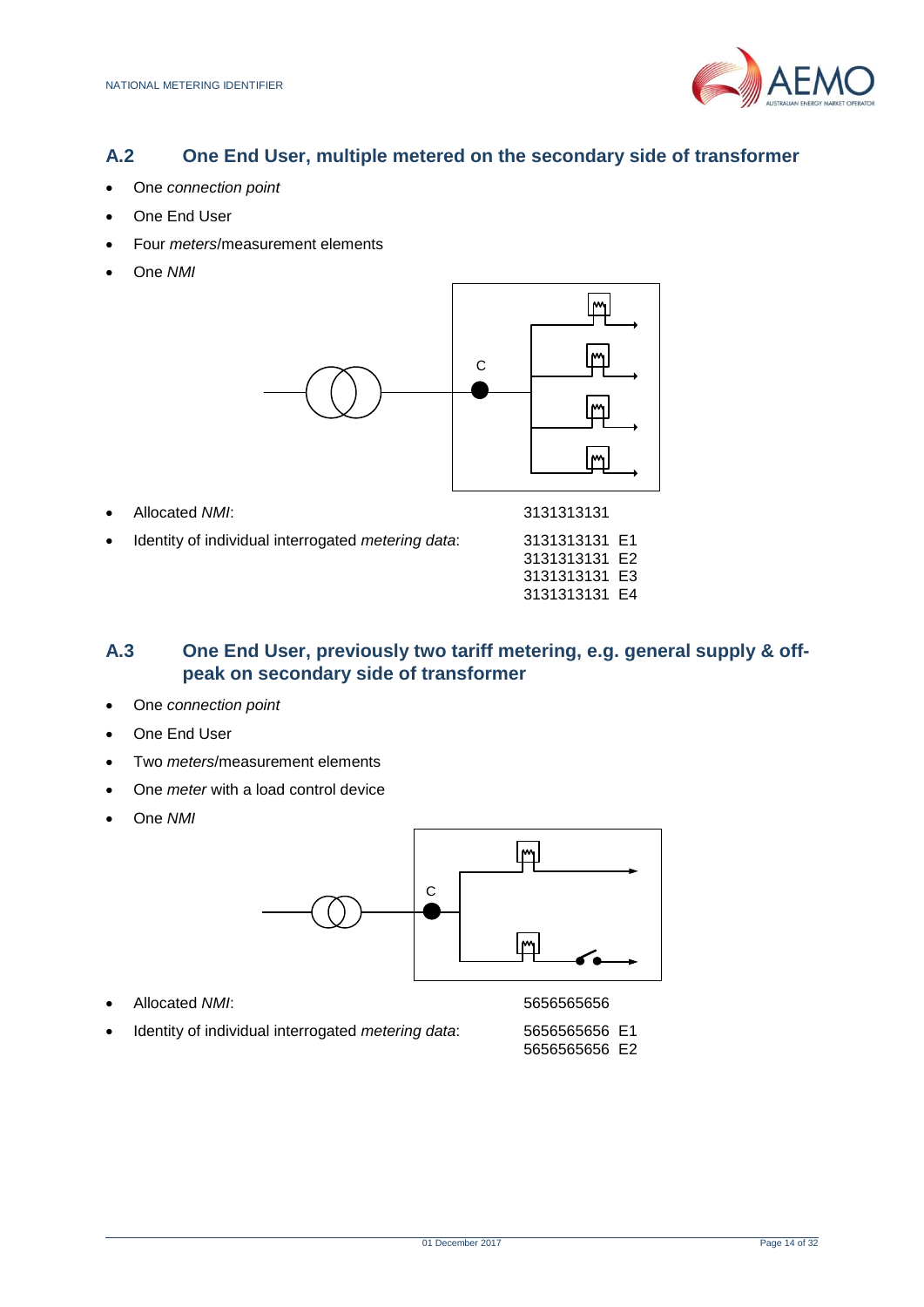

# <span id="page-14-0"></span>**A.4 One End User, two controlled loads, one twin element meter**

- One *connection point*
- One End User
- Two *meters*: one twin element with a Controlled Load and one single element with a Controlled Load
- One *NMI*



Allocated *NMI*: 5656565656

Identity of individual interrogated *metering data*: 5656565656 E1

| 5656565656 E2 |  |
|---------------|--|
| 5656565656 E3 |  |

# <span id="page-14-1"></span>**A.5 One End User, two twin element meters**

- One *connection point*
- One End User
- Two twin element *meters*
- One *NMI*



- Allocated *NMI*: 5656565659
- Identity of individual interrogated *metering data*:

| 5656565659 E1 |  |
|---------------|--|
| 5656565659 E2 |  |
| 5656565659 E3 |  |
| 5656565659 E4 |  |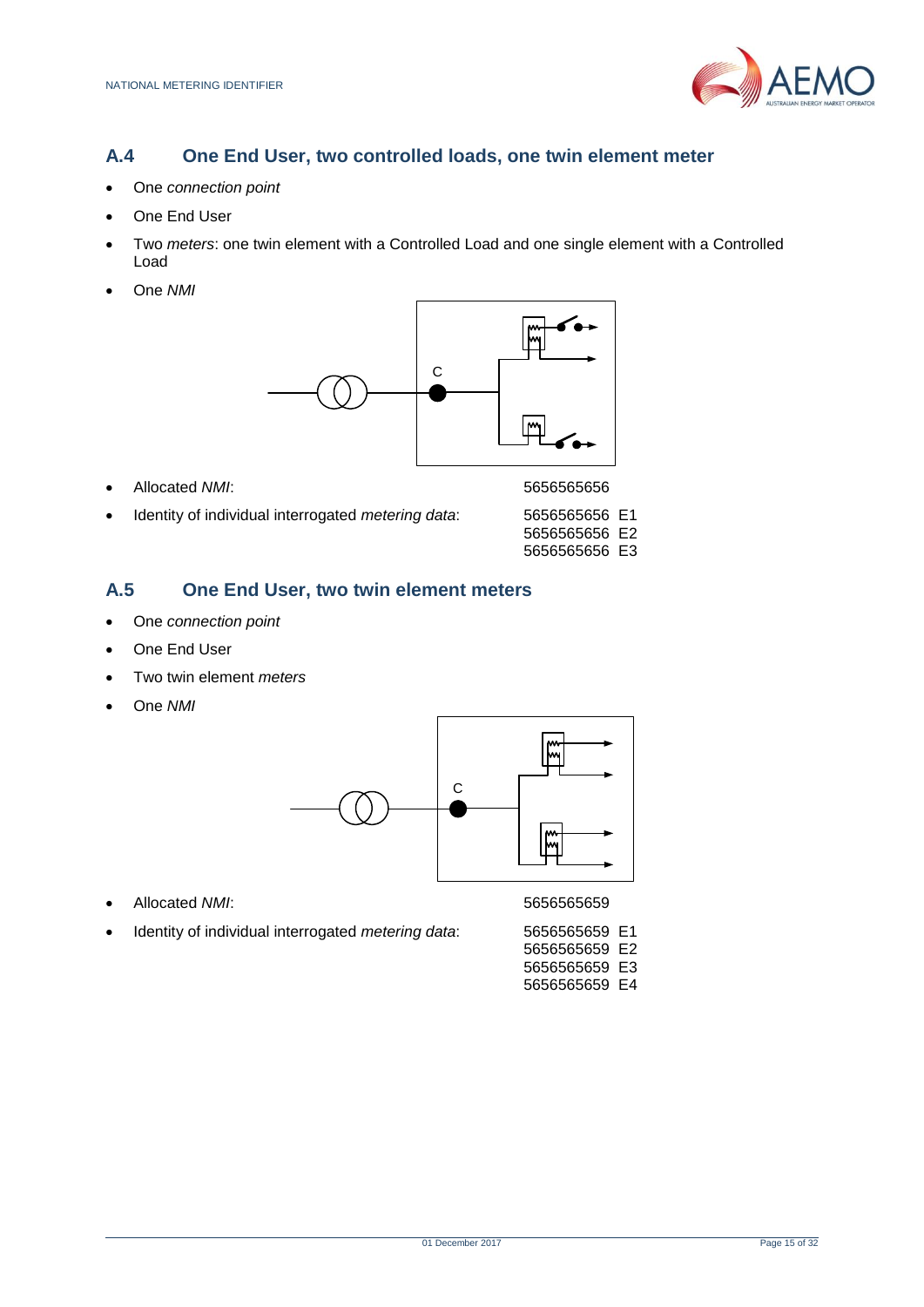

# <span id="page-15-0"></span>**A.6 One End User, multiple meters on secondary side of multiple transformers in the same substation building an LV switchboard in common switchroom**

- One *connection point*
- One End User
- Three *meters*/measurement elements
- One *NMI*



Allocated *NMI*: 5656565656

Identity of individual interrogated *metering data*: 5656565656 E1

5656565656 E2 5656565656 E3

# <span id="page-15-1"></span>**A.7 Three End Users, metered on secondary side of multiple transformers in the same substation building**

- Three *connection points*
- Three End Users
- One *meter*/measurement element per connection point
- Three *NMIs*

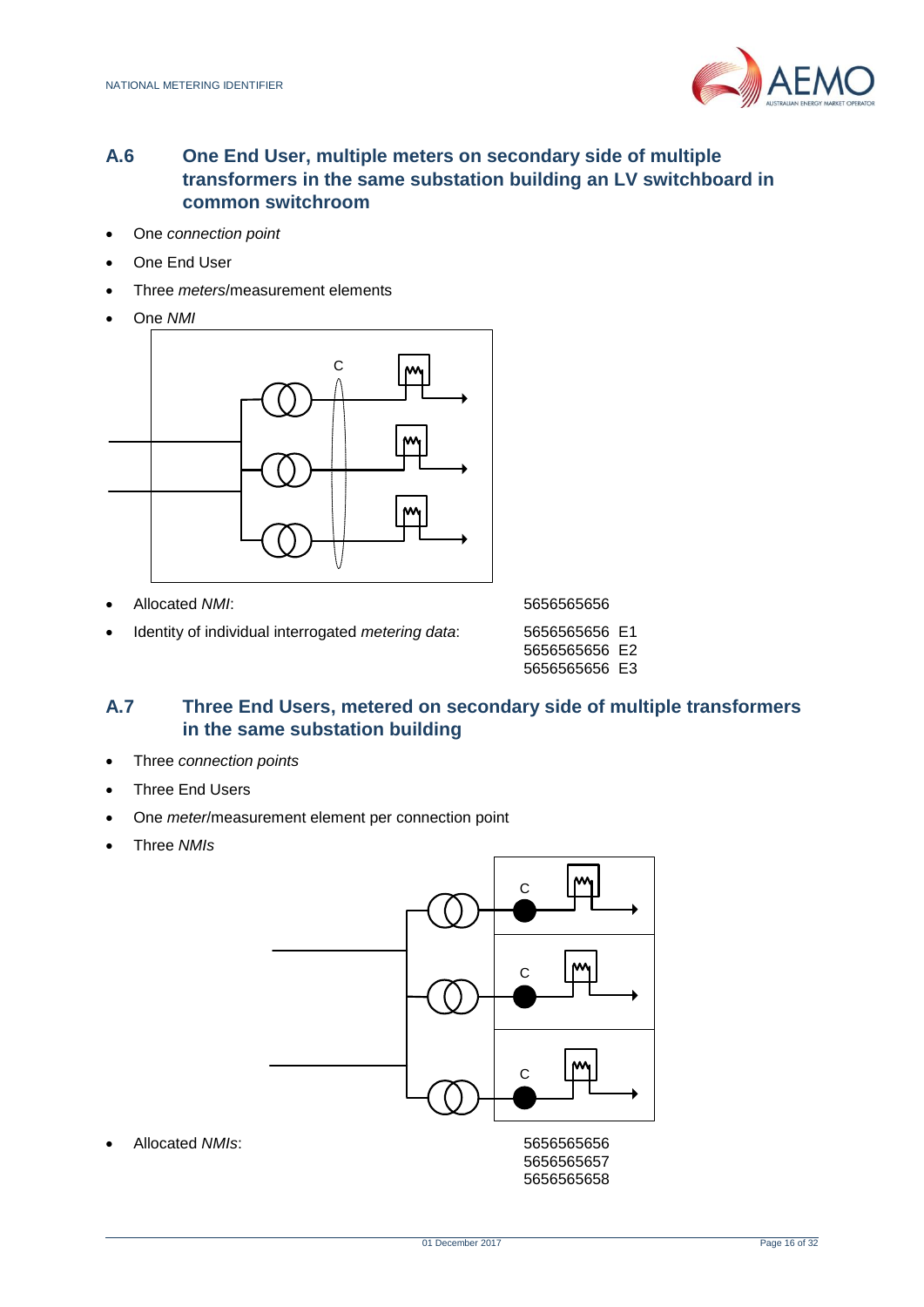

Identity of individual interrogated *metering data*: 5656565656 E1

5656565657 E1 5656565658 E1

# <span id="page-16-0"></span>**A.8 One End User, two separate HV supplies to two separate substations, both metered on secondary side of the transformers**

- Two LV *connection points*
- One End User
- One *meter*/measurement element per *connection point*
- Two *NMIs*



Allocated *NMIs*: 5656565656

5656565657

Identity of individual interrogated *metering data*: 5656565656 E1

5656565657 E1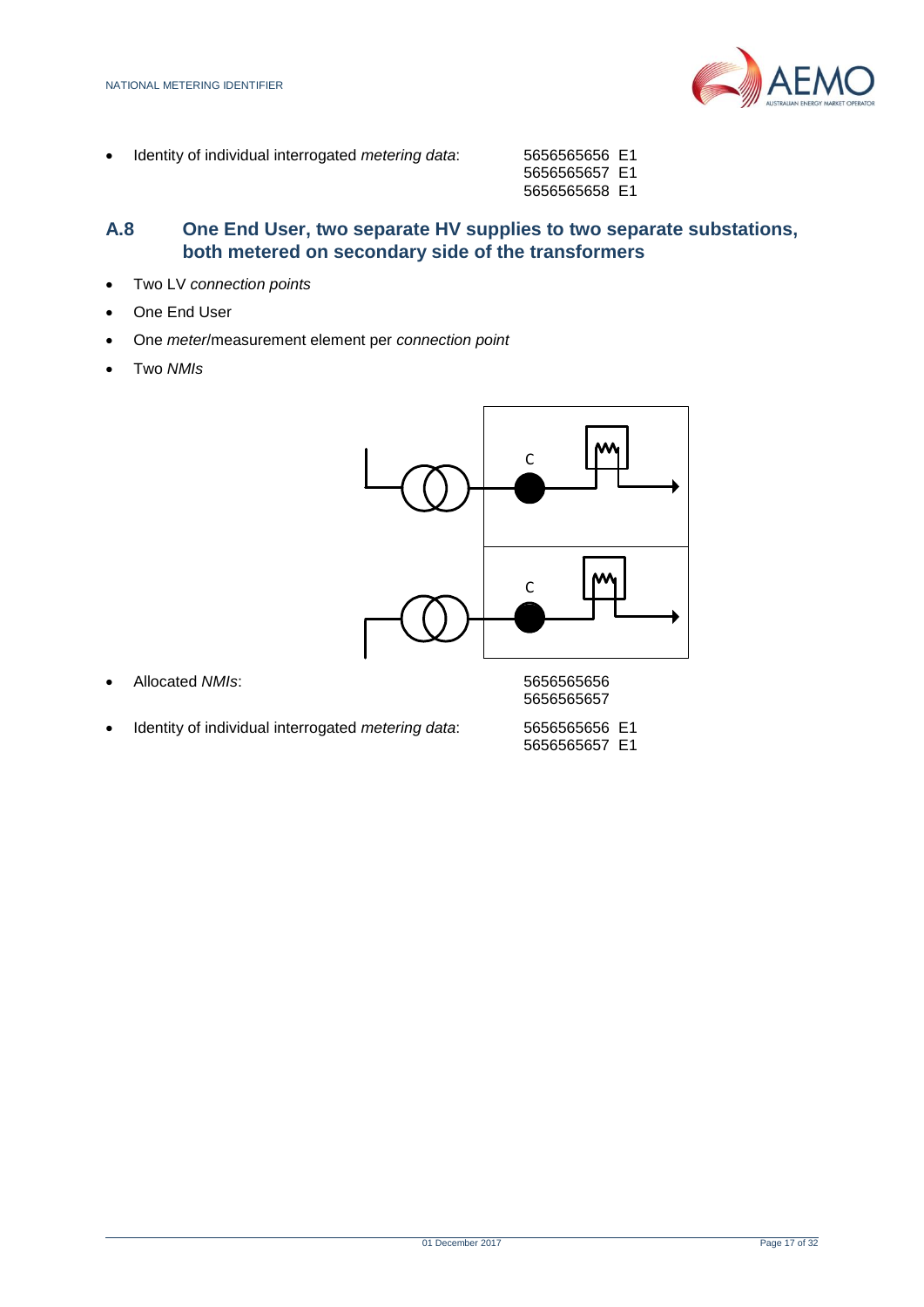

# <span id="page-17-0"></span>**A.9 One End User, two separate substations adjacent to each other or one single substation with two separate transformers in a single substation, with a "normally open" point separating the HV supplies into two sources**

- Two *connection points*
- One End User
- One meter/measurement element per *connection point*
- Two *NMIs*



- Allocated *NMIs*: 5656565656
- Identity of individual interrogated *metering data*: 5656565656 E1

5656565657

# 5656565657 E1

# <span id="page-17-1"></span>**A.10 One End User, two separate substations adjacent to each other or one single substation with two separate transformers, with the HV supply originating from a single source**

- Two *connection points*
- One End User
- One *meter*/measurement element per *connection point*
- Two *NMIs*

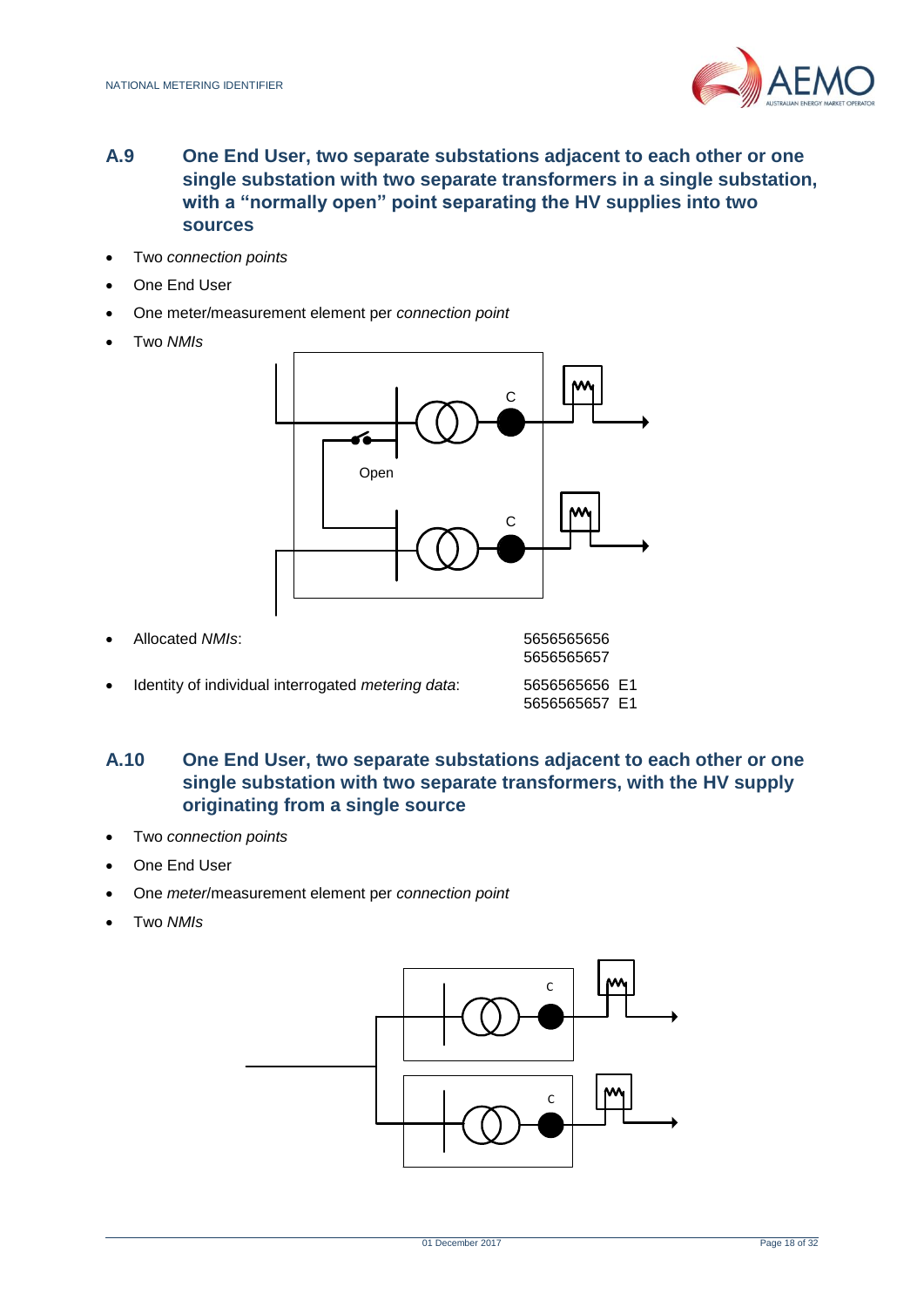

Allocated *NMIs*: 5656565656

5656565657

Identity of individual interrogated *metering data*: 5656565656 E1

5656565657 E1

# <span id="page-18-0"></span>**A.11 One End User, two separate substations not adjacent to each other but on same premises**

- Two *connection points*
- One End User
- One *meter*/measurement element per *connection point*
- Two *NMIs*



Allocated *NMIs*: 5656565656

5656565657

Identity of individual interrogated *metering data*: 5656565656 E1

5656565657 E1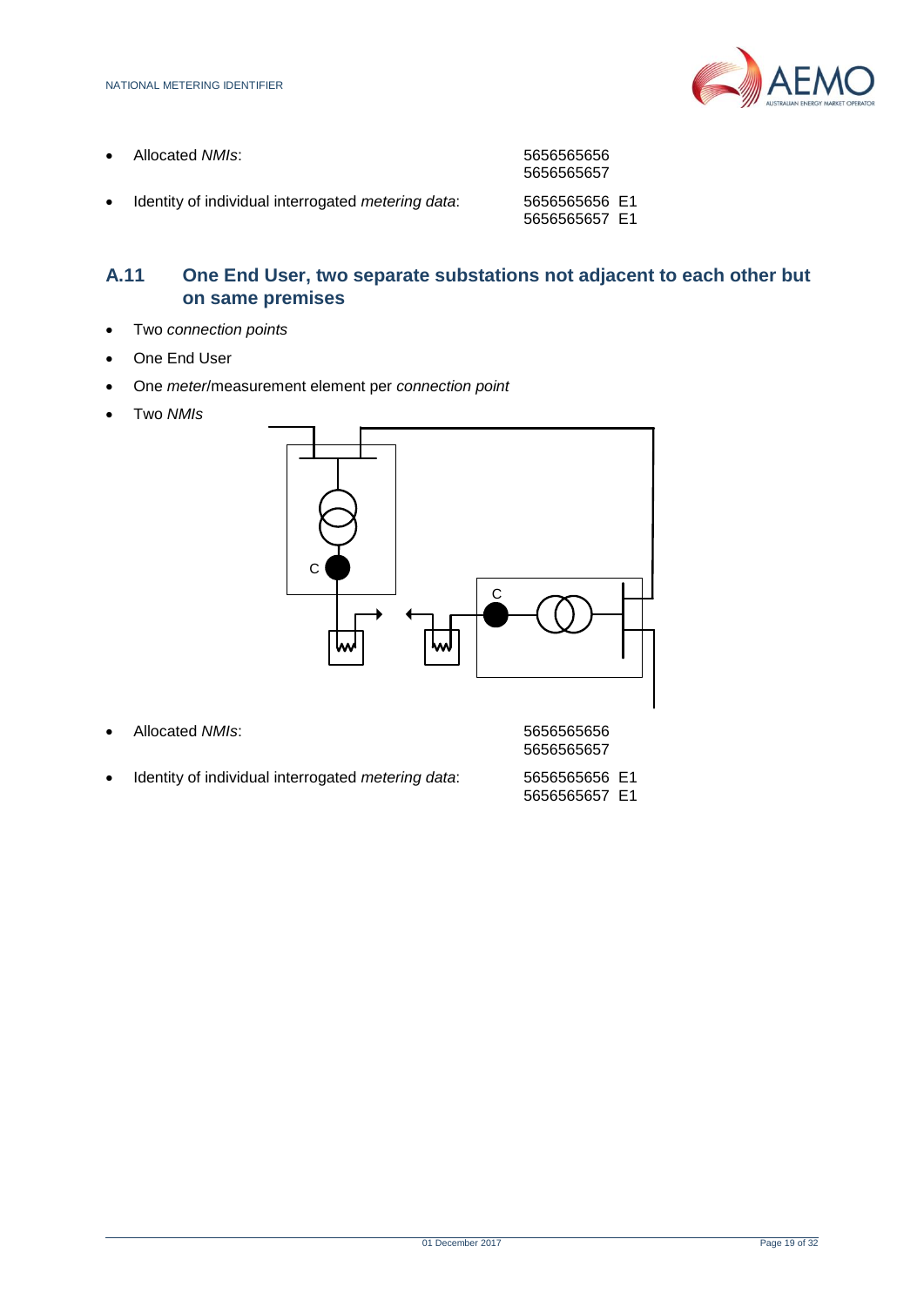

# <span id="page-19-0"></span>**A.12 Multiple End Users, High rise building**

- Multiple *connection points*, with all deemed to be at physical *connection point* c in the diagram.
- Five individually metered End Users
- One *meter*/measurement element per *connection point*
- Five *NMIs*



Allocated *NMIs*: 5656567801

|  |  | Identity of individual interrogated metering data: |
|--|--|----------------------------------------------------|
|  |  |                                                    |

5656987652 5656000043 5656000044 5656000045

 Identity of individual interrogated *metering data*: 5656567801 E1 5656987652 E1 5656000043 E1 5656000044 E1 5656000045 E1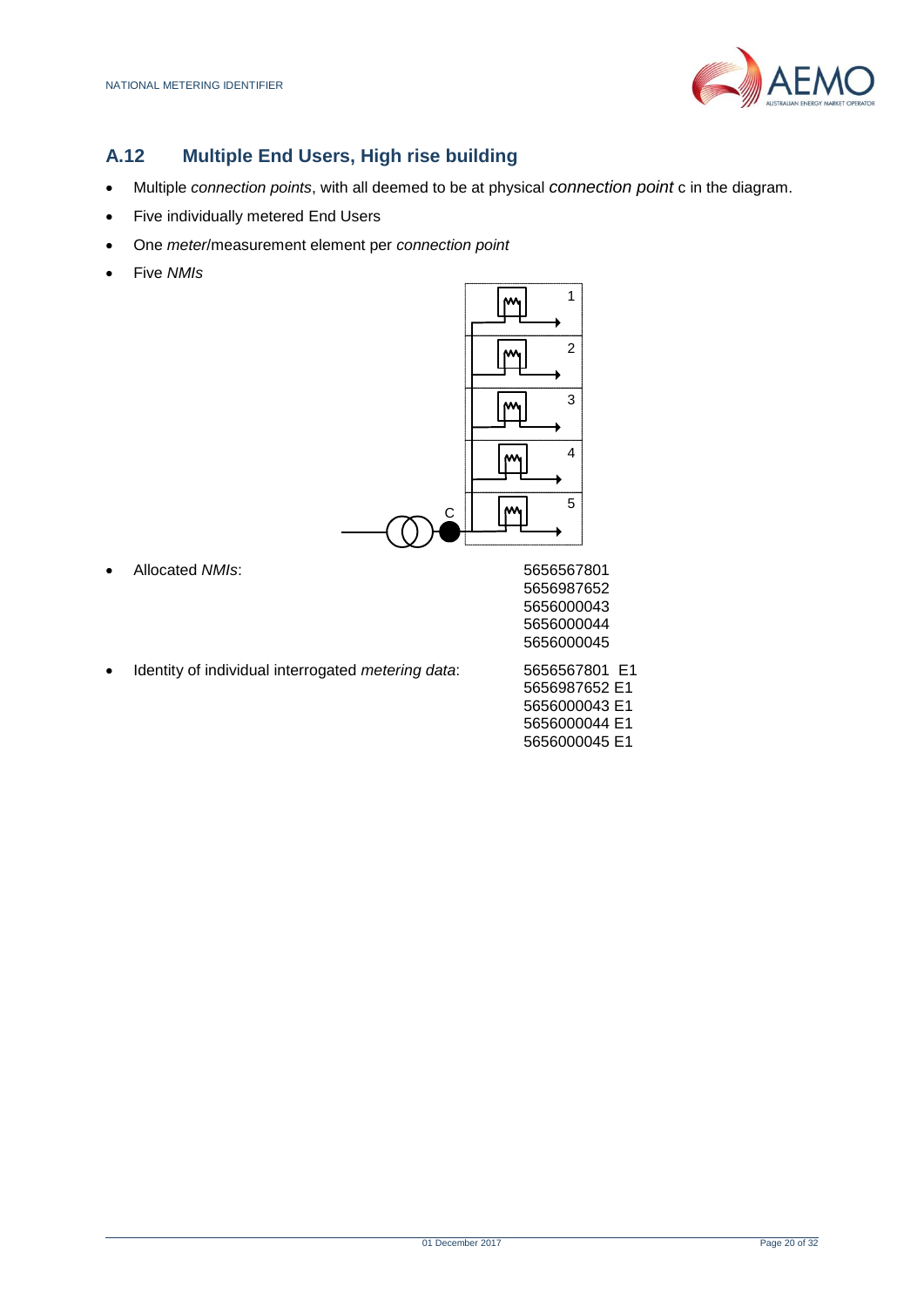

# <span id="page-20-0"></span>**A.13 One End User with multiple supply points**

- Two *connection points*
- One End User
- One *meter*/measurement element per *connection point*
- Two *NMIs*.
- There are two separate *connection points*, therefore, two separate *NMIs* irrespective of whether the DLFs and supplying TNIs are the same.



- 
- Identity of interrogated *metering data*: 8899778999 E1

8899123456

8899123456 E1

# <span id="page-20-1"></span>**A.14 One End User with Standby Supply**

- Two *connection points*
- One End User
- One *meter*/measurement element per *connection point*
- Two *NMIs*
- There are two separate *connection points*, therefore, two separate *NMIs* irrespective of whether the DLFs and supplying TNIs are the same.

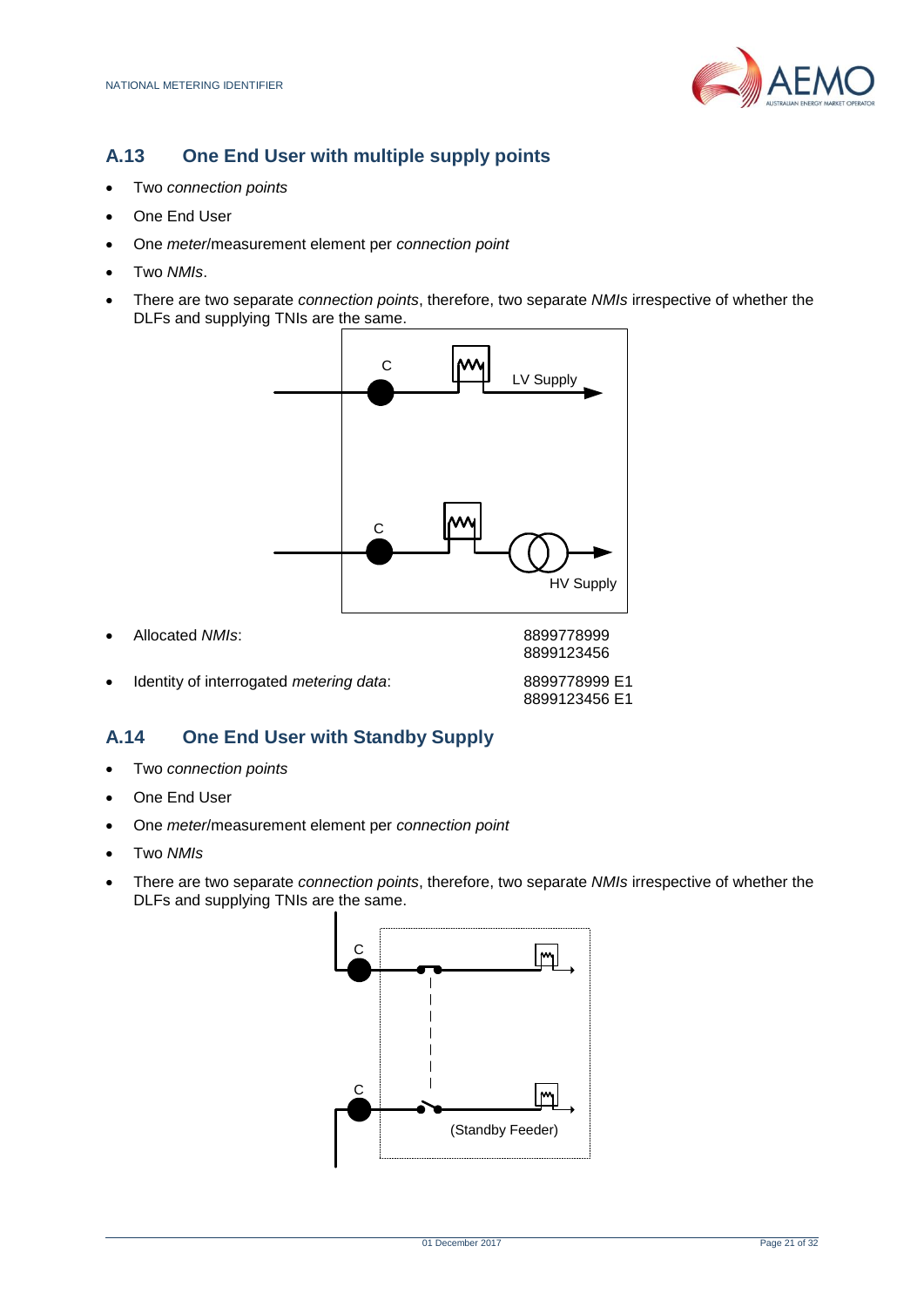

Allocated *NMIs*: 5656333322

5656444441

5656444441 E1

Identity of interrogated *metering data* is: 5656333322 E1

## <span id="page-21-0"></span>**A.15 One End User or Participant, Wholesale Metering at Transmission Node**

- One *connection point*
- One End User or Participant
- Five *meters* (one *meter*/measurement element per *metering point*, with summated *transformer check metering*). Four of the *meters* are official billing *meters*, the other *meter* is for data checking and validation purposes.
- Five *NMIs*



- Allocated *NMIs*: VVVVW00001
	-
	- VVVVW00002 VVVVW00003
	- VVVVW00004
	- VVVVW00005
	-
	- Identity of individual interrogated *metering data*: VVVVW00001 E1
		- VVVVW00002 E1
		- VVVVW00003 E1
		- VVVVW00004 E1
		- VVVVW00005 F1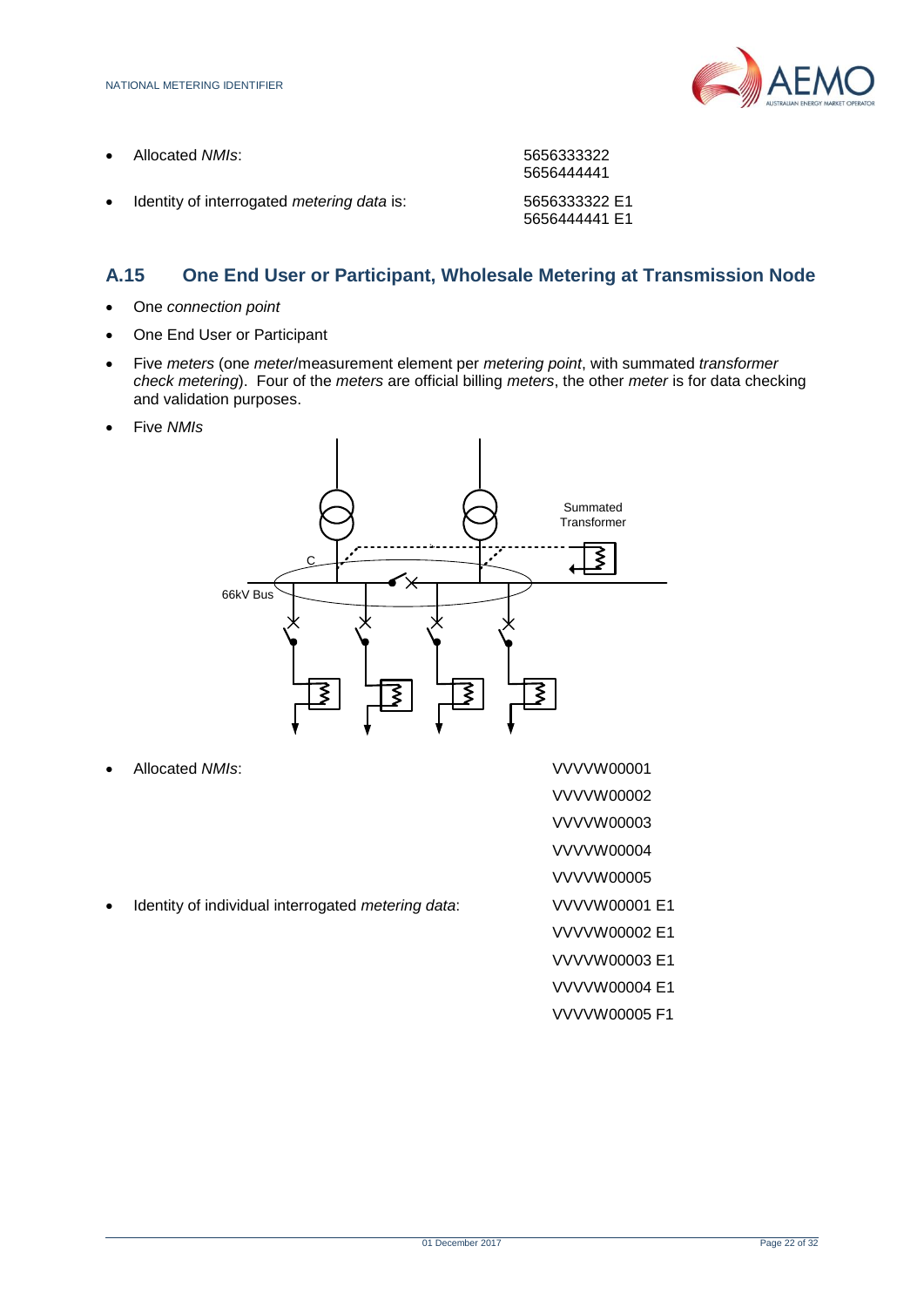

# <span id="page-22-0"></span>**A.16 One End User or Participant, Wholesale Metering at Transmission Node**

- One *connection point*
- One End User or Participant
- One physical *meter*/measurement element installed at different location to the wholesale boundary *connection point*.
- One logical *meter*/measurement element. The logical *meter* corrects the physical *meter* for *transmission line* and *transformer* (T/F1) losses.
- Two *NMIs*. Only the logical *meter* is recorded against the *connection point* in MSATS.



Allocated *NMIs*: TTTTW00001



Identity of individual interrogated *metering data*: TTTTW00001 E1

TTTTWL0002 E1

The audit trail of the logical *meter* is maintained through the algorithm and its reference to *metering data* from the physical *meter*.

The use of a logical *meter* must be approved by AEMO.

# <span id="page-22-1"></span>**A.17 One End User, Wholesale Metering at Transmission Node**

- One *connection point*. This is a type1 *metering installation* at a wholesale boundary point.
- One End User
- Two *meters*/measurement elements
- One *NMI*. The *NMI* is assigned to the *metering point*.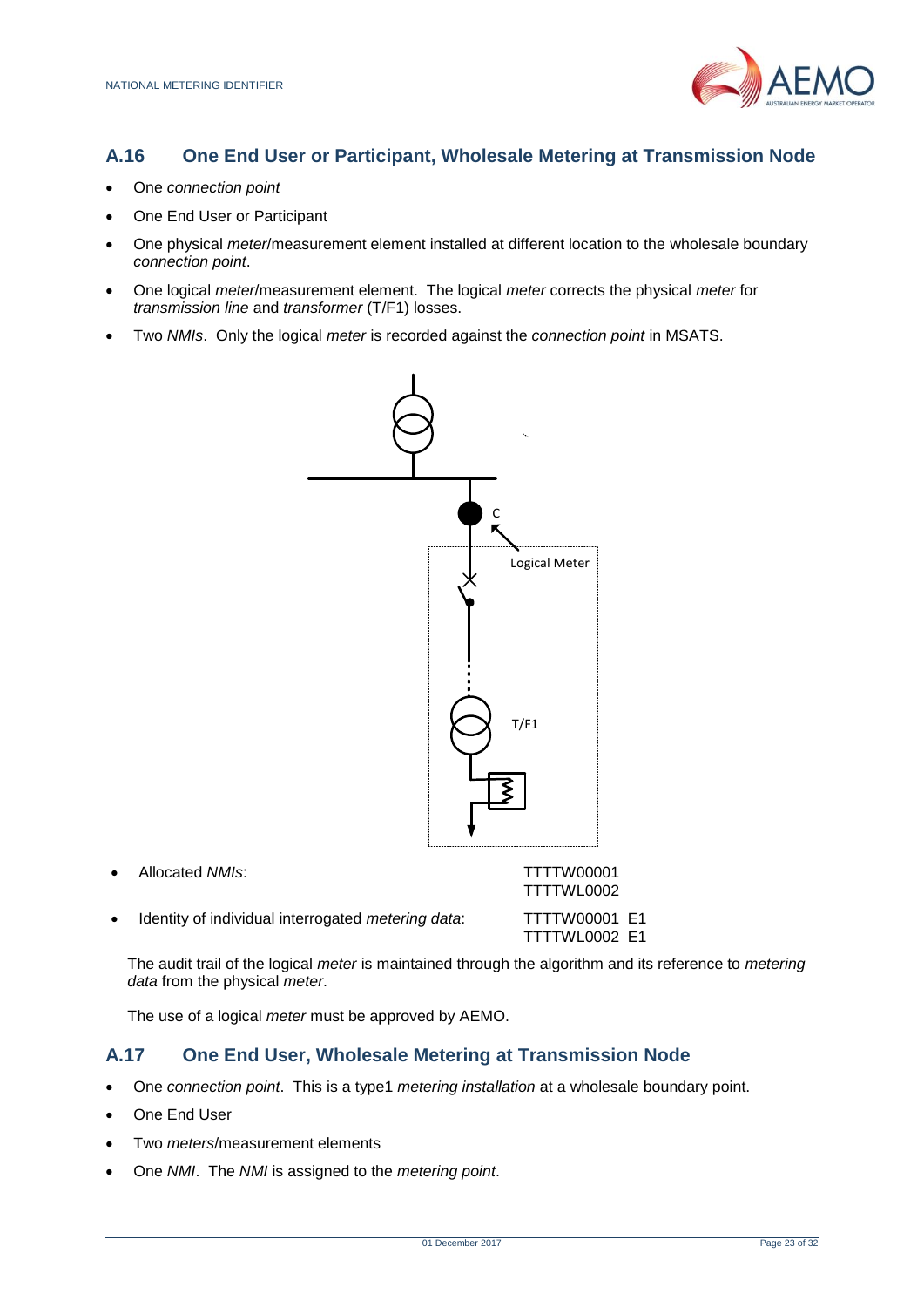



Allocated *NMI*: TTDDW00015

 Identity of individual interrogated *metering data*: Master *meter* (Import) TTDDW00015 B1 **Check meter (Import)** TTDDW00015 C1

# <span id="page-23-0"></span>**A.18 Street Lighting (Type 7 Metering Installation)**

- Multiple unmetered connections, one *market connection point*.
- One End User.
- One type 7 *metering installation*.
- One *NMI*.
- All lamps are supplied from a single *transmission* node.
- All lamps have the same TNI, DLF, FRMP and LNSP.

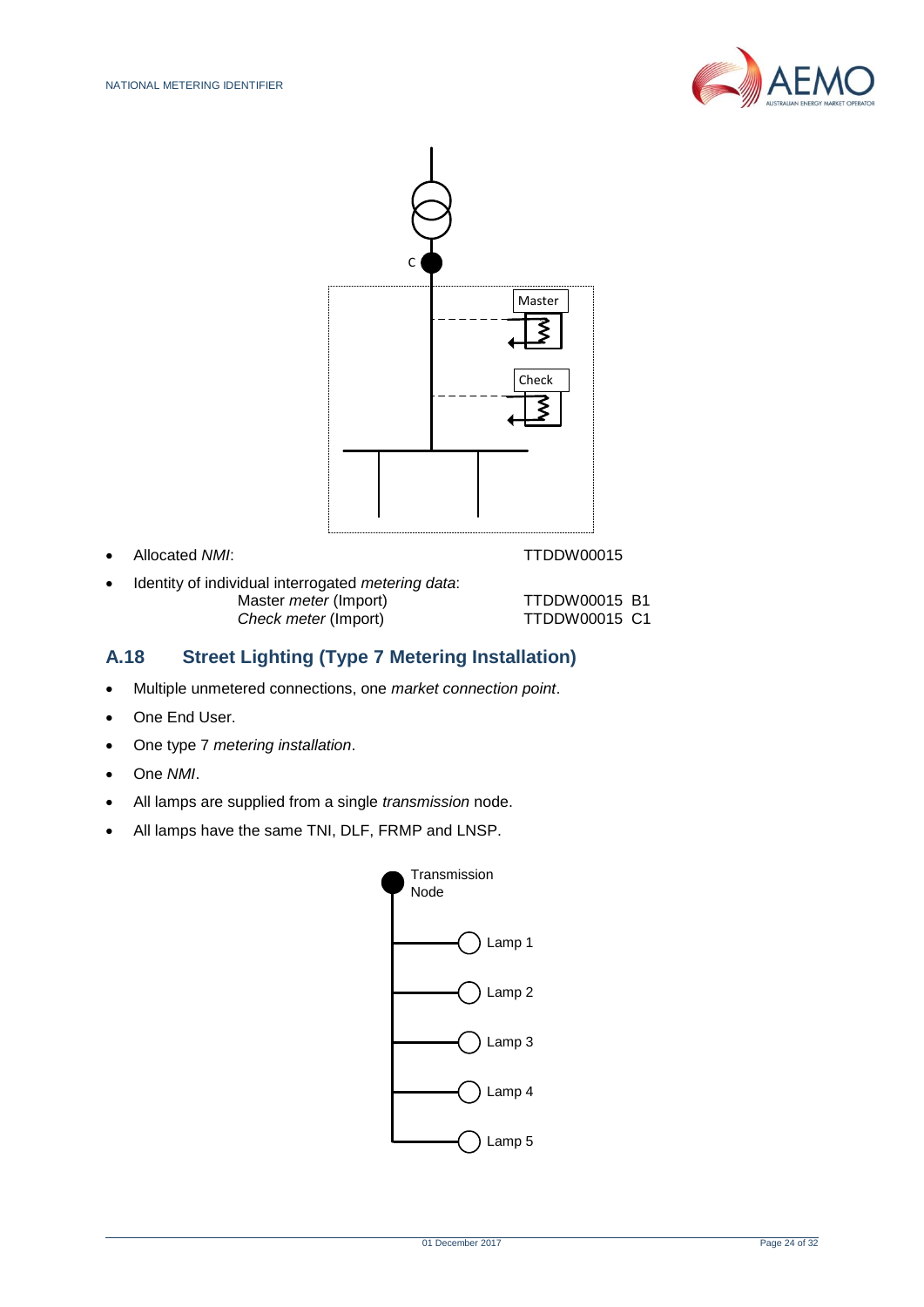

- Allocated *NMI*: 5555565656
- Identity of individual interrogated *metering data*: 5555565656 E1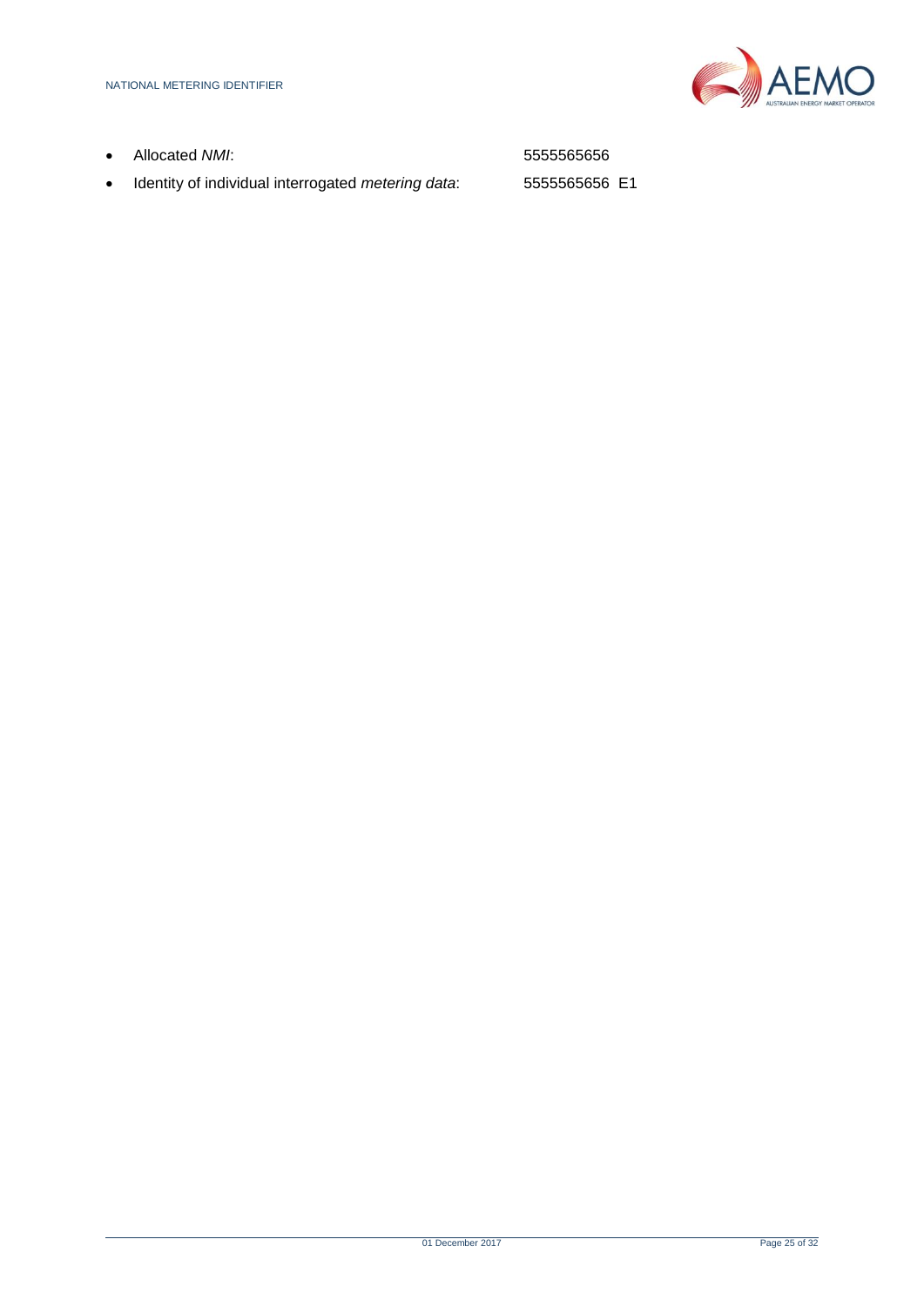

# <span id="page-25-0"></span>**APPENDIX B. EXAMPLES OF NMI APPLICATION – ACCUMULATED ENERGY DATA**

# <span id="page-25-1"></span>**B.1 Single Meter with Single Datastream**

 Only one Datastream available, identified by 11. Only one Datastream, denoted by first character 1, and only one *meter* denoted by second character 1.



Allocated *NMI*: 5656565656

Identity of individual interrogated *metering data*: 5656565656 11

# <span id="page-25-2"></span>**B.2 Two Meters each with Single Datastream**

The Datastream from the first *meter* is identified by 11, and from the second *meter* by 12.



Allocated *NMI*: 5656565656

Identity of individual interrogated *metering data*: 5656565656 11

5656565656 12

# <span id="page-25-3"></span>**B.3 Two Meter Installation, One Meter Recording Consumption for a Controlled Load**

- The data for *meter* one is from the first Datastream, hence suffix 11.
- The data for *meter* two is from the first Controlled Load Datastream, hence suffix 42.



Allocated *NMI*: 5656565656

Identity of individual interrogated *metering data*: 5656565656 11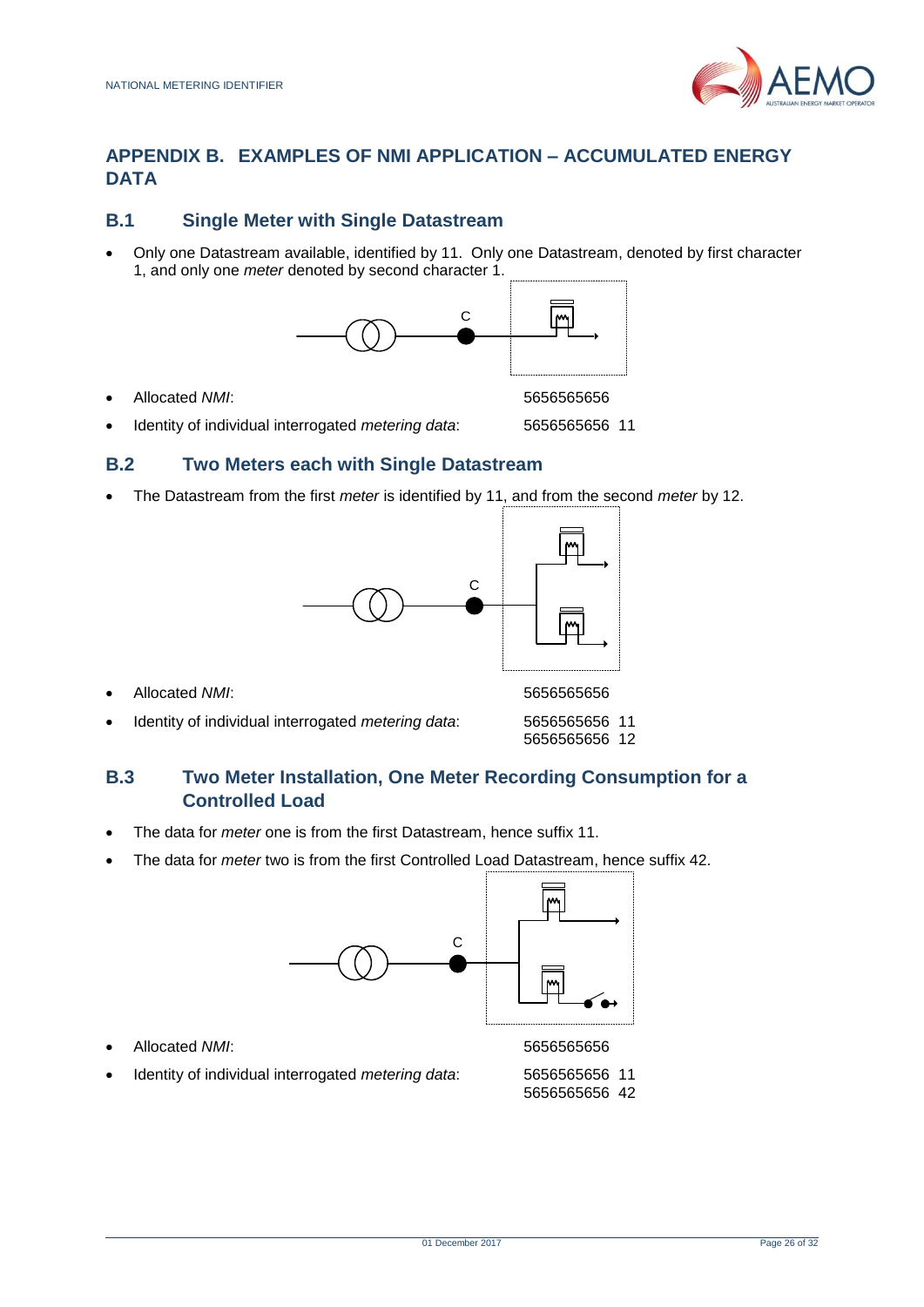

# <span id="page-26-0"></span>**B.4 Three Datastream, One Meter with Single Measurement Element**

- The *meter* has a three-rate Datastream (high, shoulder, and low rates). As there is only one *meter*, each of the suffixes will have the final character set to 1 to denote that the *metering data* has originated from the same *meter*.
- Each Datastream is numbered as the reader loads *metering data* from them for a mechanical three-rate Datastream, from top to bottom, or left to right, and for an electronic Datastream in the order in which they scroll.



- Allocated *NMI*: 5656565656
- Identity of individual interrogated *metering data*: 565656

| 5656565656 11 |  |
|---------------|--|
| 5656565656 21 |  |
| 5656565656 31 |  |

## <span id="page-26-1"></span>**B.5 Multi-function Meter**

- Multi-function *meter* with two measurement elements.
- Each measurement element has a single *energy* Datastream, which requires two data suffixes. As there is only one *meter*, each of the suffixes will have the final character set to 1 to denote that the *metering data* has originated from the same *meter*. The Controlled Load data will be denoted by a 41 as originating from the first Controlled Load Datastream, and the continuous circuit will be denoted by 11.



- Allocated *NMI*: 5656565656
- Identity of individual interrogated *metering data*: 5656565656 11

5656565656 41

# <span id="page-26-2"></span>**B.6 Two Multi-function Meters**

Two multi-function *meters* where the controlled circuits have the same switching control.



- Allocated *NMI*: 5656565656
- Identity of individual interrogated *metering data* (*meter* 1): 5656565656 11 5656565656 41
- Identity of individual interrogated *metering data* (meter 2): 5656565656 12 5656565656 42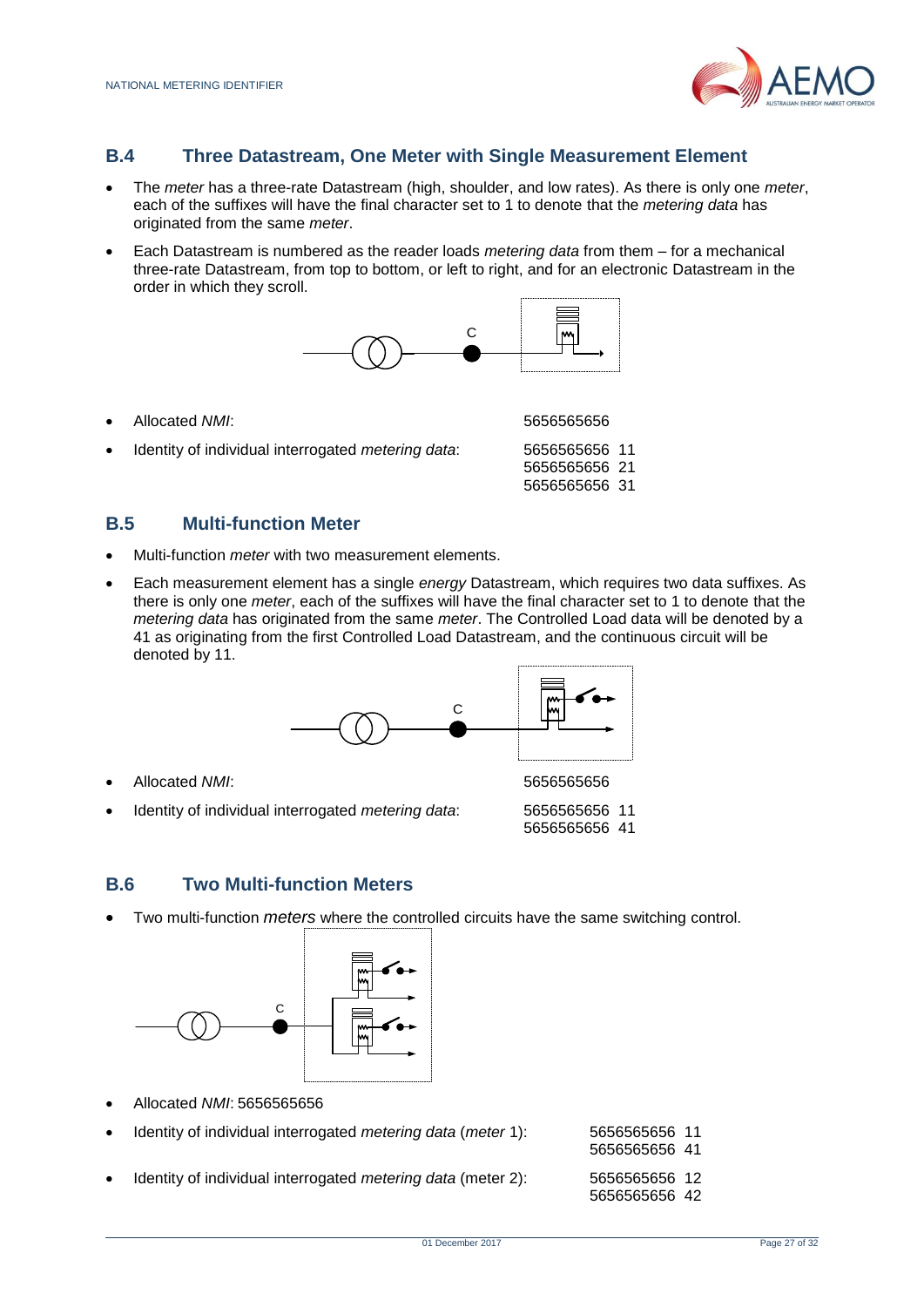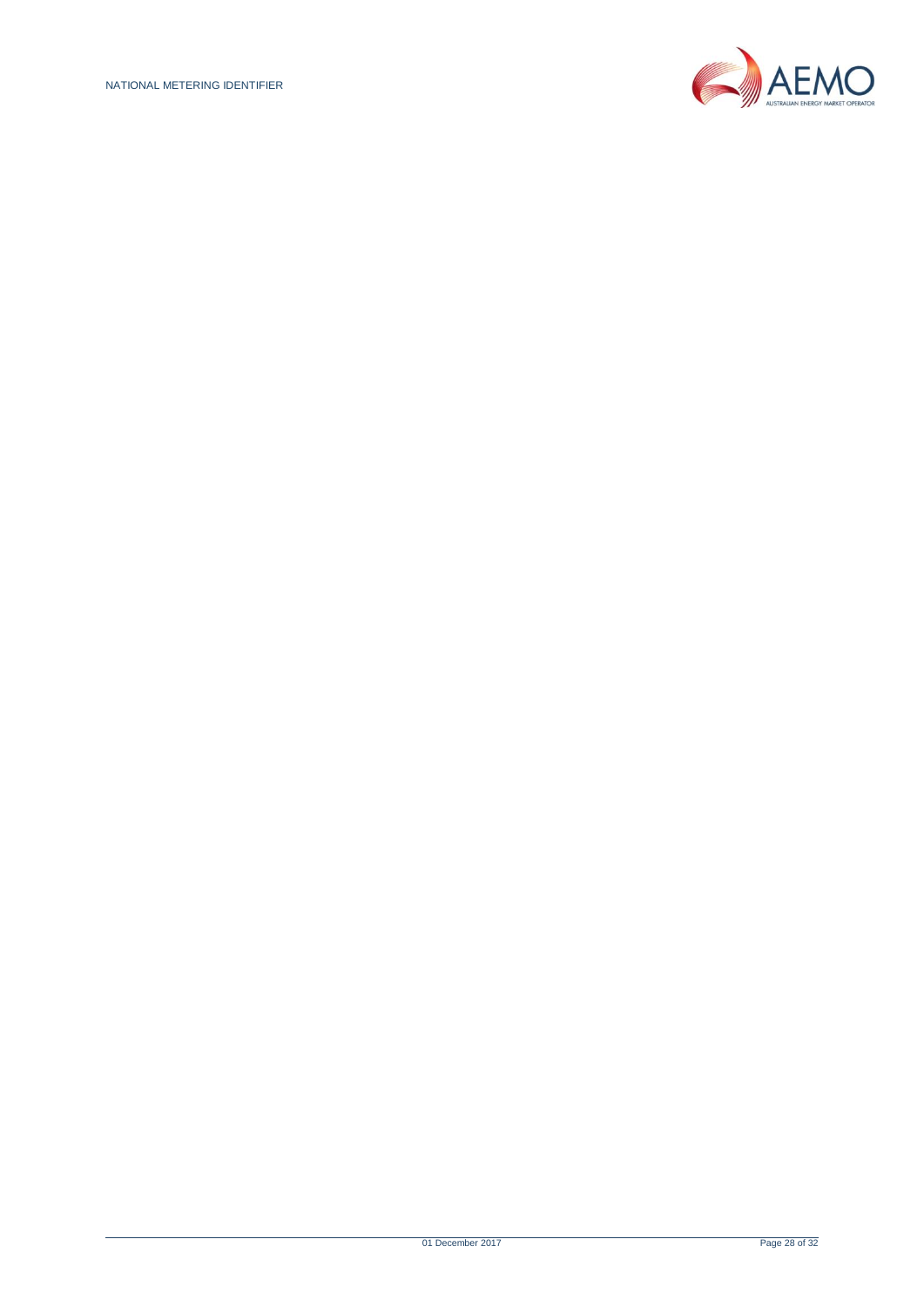

# <span id="page-28-0"></span>**APPENDIX C. SAMPLE JAVA CODE FOR NMI CHECKSUM**

/\*\*

- \* Calculates a LUHN-10.
- $*$  <PRE>
- \* 1. Double the value of alternate digits beginning with the rightmost digit
- \* 2. Add the individual digits comprising the products obtained in step 1 to
- \* each of the unaffected digits in the original number.
- \* 3. Find the next highest multiple of 10
- \* 4. The check digit is the value obtained in step 2 subtracted from the value
- \* obtained in step 3.
- \* 5. END

 $* <$ /PRE> \*/

public class LUHN10

$$
\{y^{\star\star}
$$

\* Value to indicate we have not calculated the luhn yet.

```
 */
 private static final int NULL_VALUE = -1;
```
/\*\*

 \* Buffer holding the sequence of digits to use in the calculation. \*/

private StringBuffer \_buffer;

/\*\*

 \* The cached value for the luhn. \*/

private int \_luhn;

```
 /**
 * Constructor.
 */
 public LUHN10()
 {
  reset();
 }
 /**
 * Resets the calculator to its initial values.
 */
 public void reset()
{
 buffer = new StringBuffer();
  _luhn = NULL_VALUE;
 }
 /**
 * Updates the LUHN-10 with specified digit.
 */
 public void update(char d)
 {
  // Append the character
  _buffer.append(d);
```

```
 // And, reset the cached luhn
  _luhn = NULL_VALUE;
 }
```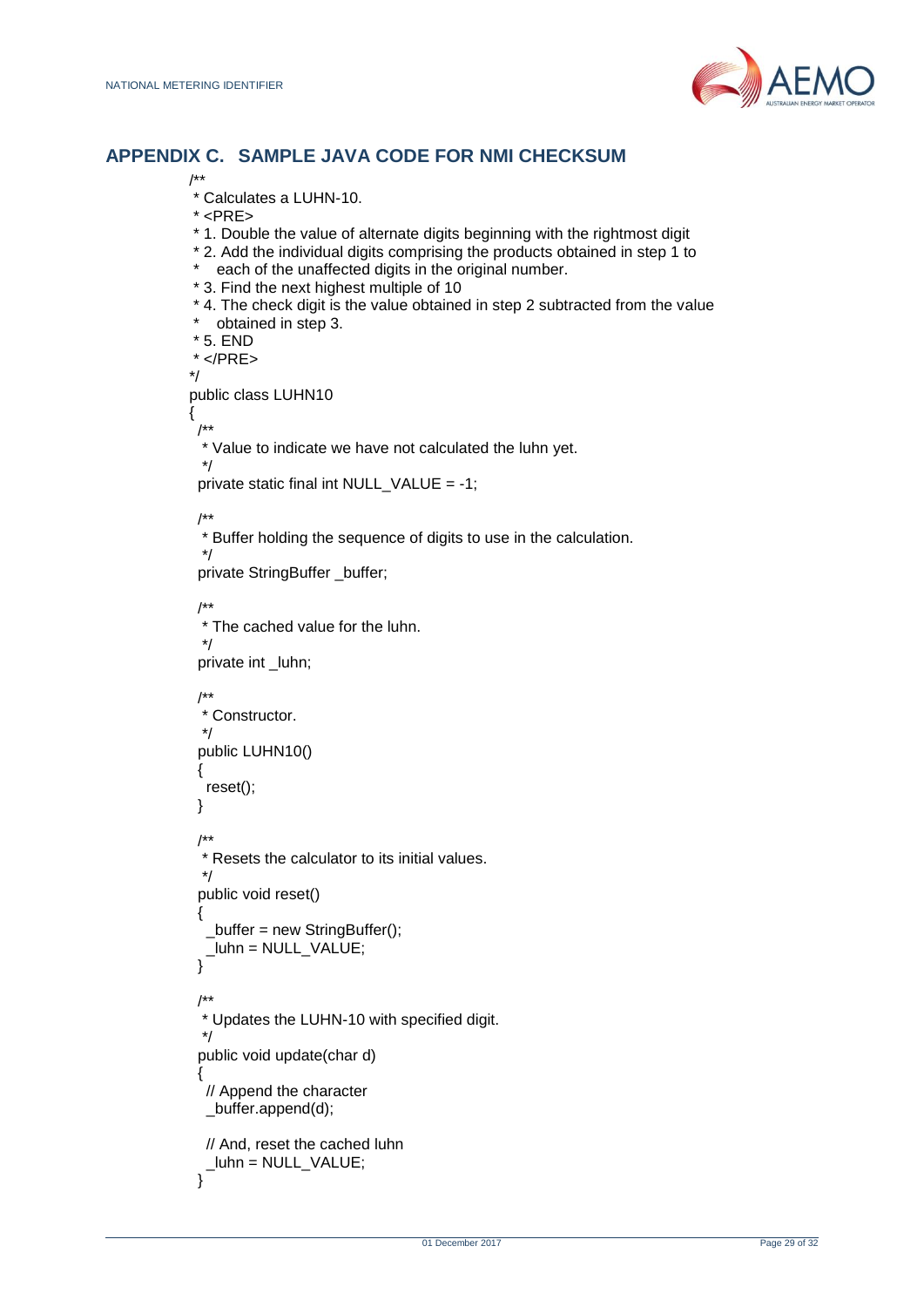

```
 /**
   * Returns the current LUHN-10 value.
   */
  public int getValue()
 {
   if (_luhn == NULL_VALUE)
   {
   int v = 0;
   boolean multiply = true;
   for (int i = _buffer.length(); i > 0; i--)
\{int d = (int) buffer.charAt(i - 1);
      if (multiply)
      {
      d^* = 2;
      }
      multiply = !multiply;
     while (d > 0) {
      v + = d \% 10;
      d = 10;
      }
     }
     Lluhn = (10 - (v % 10)) % 10;
   }
  return _luhn;
  }
  public static void main(String[] args)
  {
  if (\text{args.length} == 0) {
     System.out.println("USAGE: LUHN10 nmi");
   }
   else
\{LUHN10 luhn = new LUHN10();
     String nmi = args[0];
   for (int j = 0; j < nmi.length(); j++)
     {
      luhn.update(Character.toUpperCase(nmi.charAt(j)));
     }
     System.out.println(nmi + "/" + luhn.getValue());
   }
 }
}
```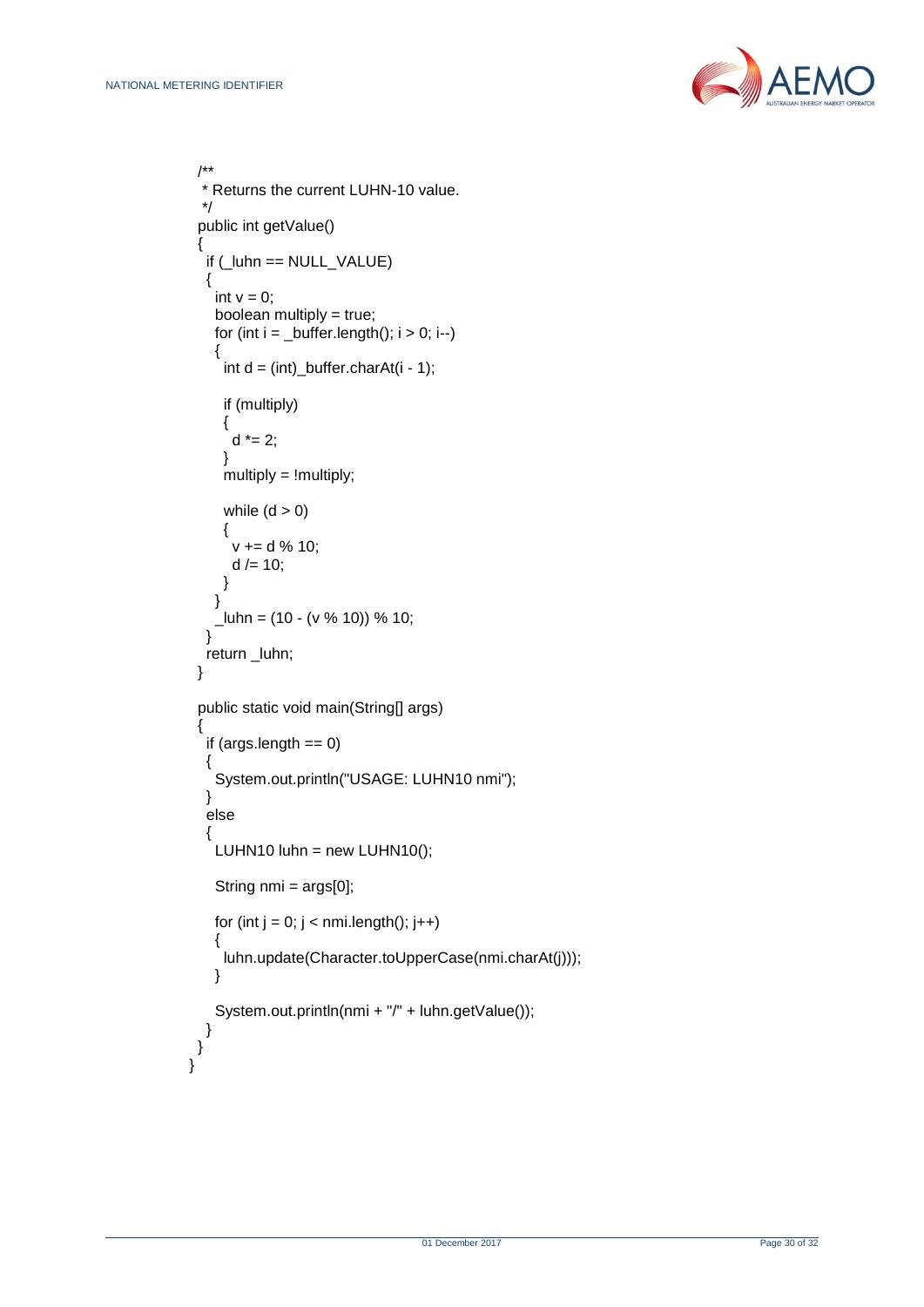

# <span id="page-30-0"></span>**APPENDIX D. EXAMPLE OF NMI CHECKSUM CALCULATION**

This Appendix contains a worked example of the NMI Checksum calculation. An alphanumeric *NMI* is used in the example to illustrate the algorithm's ability to handle all characters that have an ASCII equivalent.

The logic of the algorithm can be summarised as:

Process each character in the *NMI* individually, starting with the right most. For each character:

- (a) Convert the character to its ASCII value
- (b) For the right most character and every second character reading left, double the ASCII value obtained in Step (a).
- (c) Add the individual digits of the ASCII value to a register holding the total added value for the NMI Checksum.

Subtract the total added value register from the next highest multiple of 10. If the result is 10, the checksum is 0, otherwise the result is the NMI Checksum.

The *NMI* for the following worked example is: 1234C6789A

**Step 1.** Initialise variables used by the process.

Double\_This\_Char

is a boolean that indicates whether the character currently being processed should be doubled.

Char

is the character currently being processed as it appears in the *NMI*.

ASCII Char is the ASCII value of Char

Total

is the running sum of the digits generated by the algorithm.

NMI Checksum is the final result. At the start of the process:

Double\_This\_Char = True

because the right most character, and then every second character, is doubled by the algorithm.

 $Total = 0$ 

Checksum = NULL

**Step 2**. Read the *NMI* character by character, starting with the right most character.

 $Char = A$ 

**Step 3.** Convert the character to its ASCII value.

ASCII Char  $= 65$ 

**Step 4**. Double the ASCII value if the character is the right most of the *NMI* or an alternate.

ASCII Char = 130

Double\_This\_Char = Not Double\_This\_Char

**Step 5.** Add the individual digits of the ASCII value to the Total After.

Total = Total +  $1 + 3 + 0$  (i.e. Total = 4)